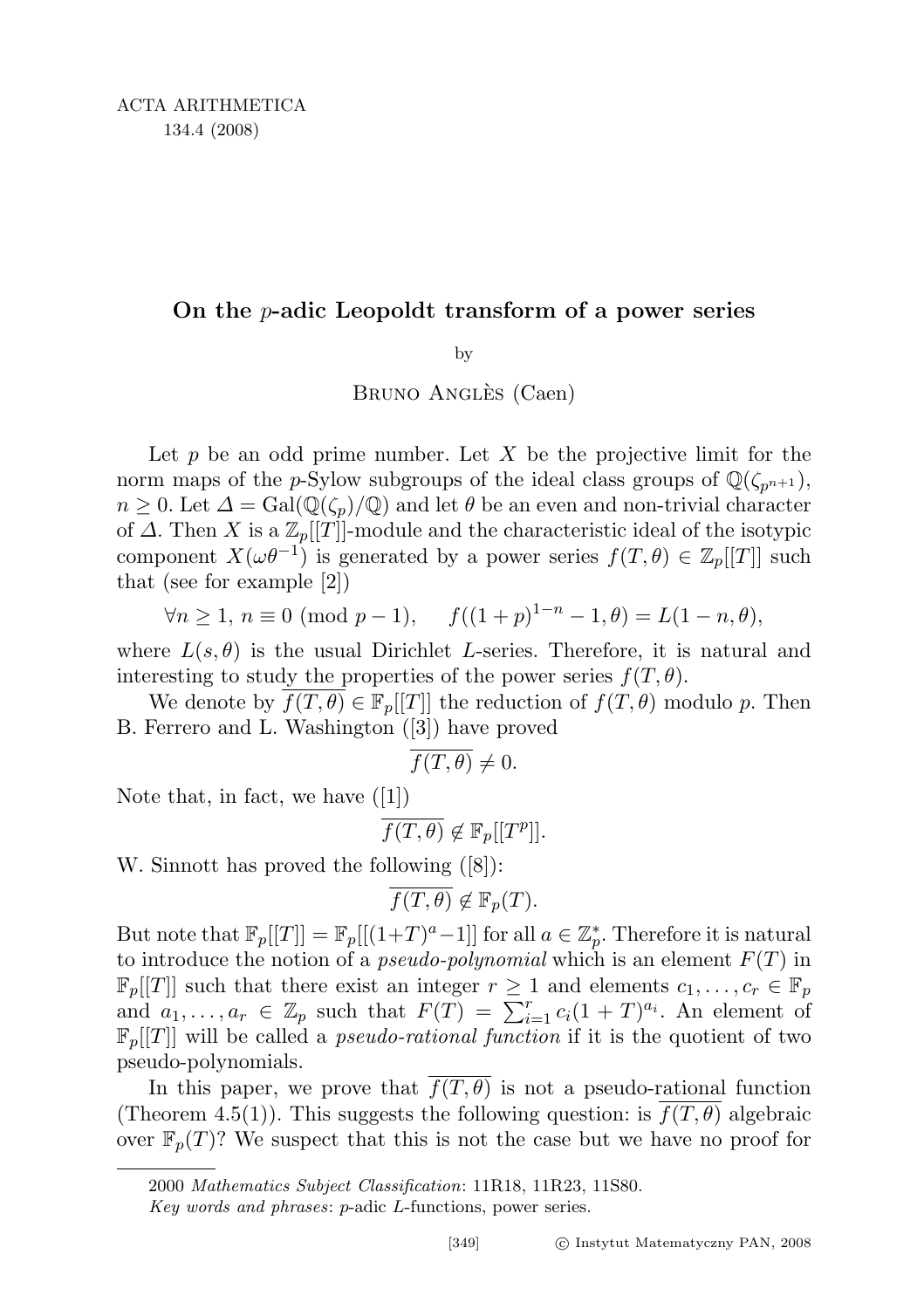350 B. Angl`es

it. Note that, by the result of Ferrero and Washington, we can write

$$
\overline{f(T,\theta)} = T^{\lambda(\theta)}U(T),
$$

where  $\lambda(\theta) \in \mathbb{N}$  and  $U(T) \in \mathbb{F}_p[[T]]^*$ . S. Rosenberg ([6]) has proved that

$$
\lambda(\theta) \le (4p(p-1))^{\phi(p-1)},
$$

where  $\phi$  is Euler's totient function. In this paper, we improve Rosenberg's bound (Theorem  $4.5(2)$ ):

$$
\lambda(\theta) < \left(\frac{p-1}{2}\right)^{\phi(p-1)}.
$$

This implies that the lambda invariant of the field  $\mathbb{Q}(\zeta_p)$  is less than  $2\left(\frac{p-1}{2}\right)$  $\frac{(-1)}{2}$ )<sup> $\phi(p-1)+1$ </sup> (see Corollary 4.6 for the precise statement for an abelian number field). Note that this bound is certainly far from being sharp, because according to a heuristic argument due to Ferrero and Washington (see [5]), and to Greenberg's conjecture,

$$
\lambda(\mathbb{Q}(\zeta_p)) = \sum_{\theta \in \widehat{\Delta}, \, \theta \neq 1 \text{ and even}} \lambda(\theta) \leq \frac{\log(p)}{\log \log(p)}.
$$

The author is indebted to Warren Sinnott for communicating some of his unpublished work (note that Lemma 4.2 is due to Warren Sinnott). The author thanks the referee for helpful remarks and suggestions. The author also thanks Filippo Nuccio for pointing out the work of J. Kraft and L. Washington ([4]).

**1. Notations.** Let p be an odd prime number, and K a finite extension of  $\mathbb{Q}_p$ . Let  $O_K$  be the valuation ring of K, and  $\pi$  a prime of K. We set  $\mathbb{F}_q = O_K/\pi O_K$ ; it is a finite field of q elements characteristic p. Let T be an indeterminate over K, and set  $\Lambda = O_K[[T]]$ . Observe that  $\Lambda/\pi\Lambda \simeq \mathbb{F}_q[[T]]$ . Let  $F(T) \in \Lambda \setminus \{0\}$ . Then we can write in a unique way ([9, Theorem 7.3])

$$
F(T) = \pi^{\mu(F)} P(T) U(T),
$$

where  $U(T)$  is a unit of  $\Lambda$ ,  $\mu(F) \in \mathbb{N}$ , and  $P(T) \in O_K[T]$  is a monic polynomial such that  $P(T) \equiv T^{\lambda(F)} \pmod{\pi}$  for some integer  $\lambda(F) \in \mathbb{N}$ . If  $F(T) = 0$ , we set  $\mu(F) = \lambda(F) = \infty$ . An element  $F(T) \in \Lambda$  is called a pseudo-polynomial (see also [6, Definition 2]) if there exist some integer  $r \geq 1, c_1, \ldots, c_r \in O_K$  and  $a_1, \ldots, a_r \in \mathbb{Z}_p$  such that

$$
F(T) = \sum_{i=1}^{r} c_i (1+T)^{a_i}.
$$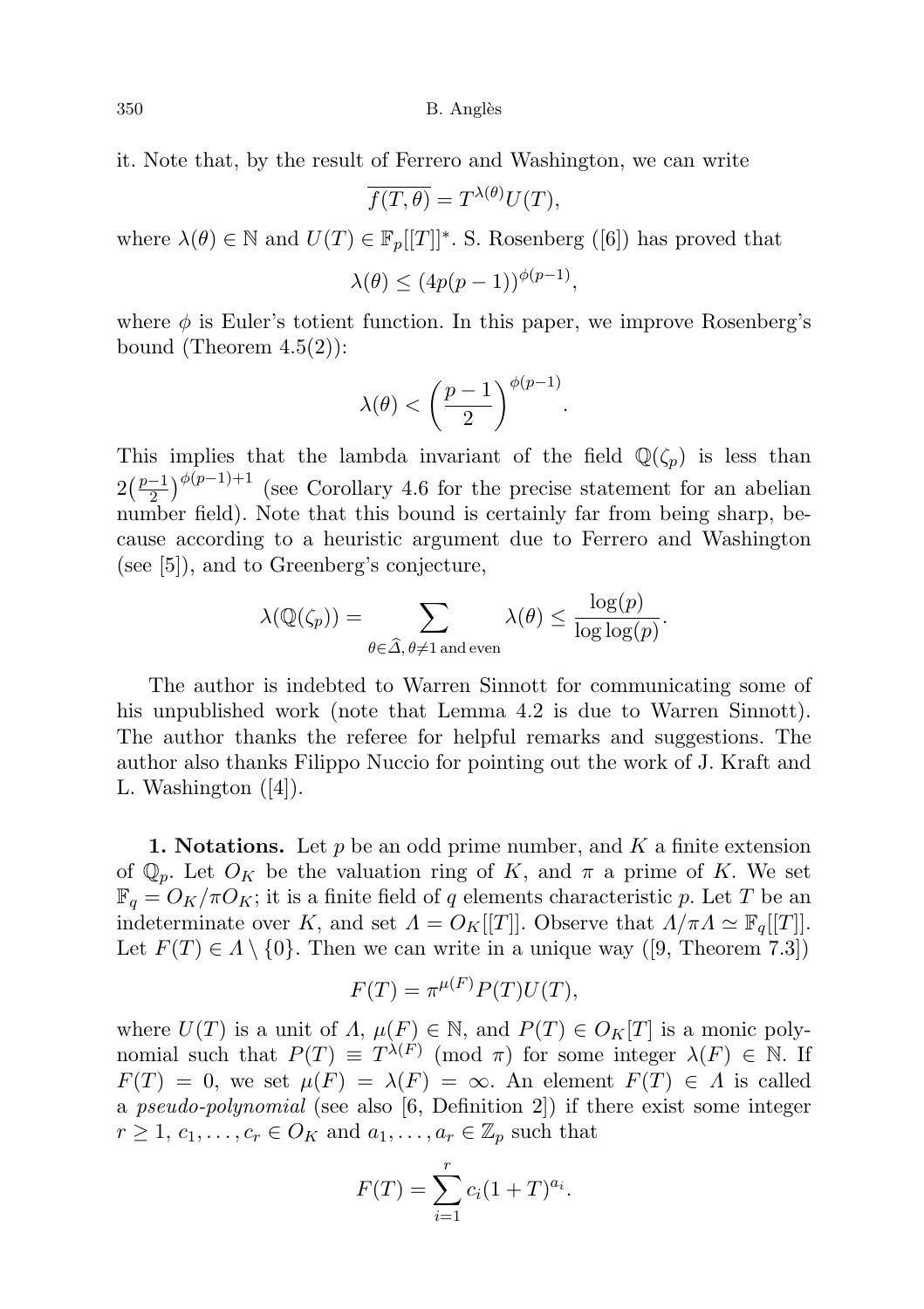We denote the ring of pseudo-polynomials in  $\Lambda$  by  $A$ . For  $\delta \in \mathbb{Z}/(p-1)\mathbb{Z}$ and  $F(T) \in \Lambda$ , set

$$
\gamma_{\delta}(F(T)) = \frac{1}{p-1} \sum_{\eta \in \mu_{p-1}} \eta^{\delta} F((1+T)^{\eta} - 1).
$$

Then  $\gamma_{\delta}: A \to A$  is an  $O_K$ -linear map and:

- for  $\delta, \delta' \in \mathbb{Z}/(p-1)\mathbb{Z}$ ,  $\gamma_{\delta}\gamma_{\delta'} = 0$  if  $\delta \neq \delta'$  and  $\gamma_{\delta}^2 = \gamma_{\delta}$ ,
- $\sum_{\delta \in \mathbb{Z}/(p-1)\mathbb{Z}} \gamma_{\delta} = \mathrm{Id}_{\Lambda}.$

For  $F(T) \in \Lambda$ , we set

$$
D(F(T)) = (1+T)\frac{d}{dT}F(T),
$$
  
\n
$$
U(F(T)) = F(T) - \frac{1}{p}\sum_{\zeta \in \mu_p} F(\zeta(1+T) - 1) \in \Lambda.
$$

Then  $D, U: A \to A$  are  $O_K$ -linear maps. Observe that:

- $U^2 = U$ ,
- $DU = UD$ ,
- $\gamma_{\delta} U = U \gamma_{\delta}$  for all  $\delta \in \mathbb{Z}/(p-1)\mathbb{Z}$ ,
- $D\gamma_{\delta} = \gamma_{\delta+1}D$  for all  $\delta \in \mathbb{Z}/(p-1)\mathbb{Z}$ .

If  $F(T) \in \Lambda$ , we denote its reduction modulo  $\pi$  by  $\overline{F(T)} \in \mathbb{F}_q[[T]]$ . If f:  $\Lambda \to \Lambda$  is an  $O_K$ -linear map, we denote its reduction modulo  $\pi$  by  $\bar{f}$ :  $\mathbb{F}_q[[T]] \to \mathbb{F}_q[[T]]$ . For all  $n \geq 0$ , we set  $\omega_n(T) = (1+T)^{p^n} - 1$ .

Let  $B$  be a commutative and unitary ring. We denote by  $B^*$  the set of invertible elements of B.

We fix a topological generator  $\kappa$  of  $1 + p\mathbb{Z}_p$ . Let  $x \in \mathbb{Z}_p$  and let  $n \geq 1$ . We denote by  $[x]_n$  the unique integer  $k \in \{0, \ldots, p^n-1\}$  such that  $x \equiv$ k (mod  $p^n$ ). Let  $\omega : \mathbb{Z}_p^* \to \mu_{p-1}$  be the *Teichmüller character*, i.e.  $\omega(a) \equiv$ a (mod p) for all  $a \in \mathbb{Z}_p^*$ . For  $x, y \in \mathbb{Z}_p$ , we write:

- $x \sim y$  if there exists  $\eta \in \mu_{p-1}$  such that  $y = \eta x$ ,
- $x \equiv y \pmod{\mathbb{Q}^*}$  if there exists  $z \in \mathbb{Q}^*$  such that  $y = zx$ .

The function  $log_p$  will denote the usual *p*-adic logarithm, and  $v_p$  the usual *p*-adic valuation on  $\mathbb{C}_p$  such that  $v_p(p) = 1$ .

Let  $\varrho$  be a Dirichlet character of conductor  $f_{\varrho}$ . Recall that the Bernoulli numbers  $B_{n,\rho}$  are defined by the identity

$$
\sum_{a=1}^{f_{\varrho}} \frac{\varrho(a)e^{aZ}}{e^{fZ} - 1} = \sum_{n \ge 0} \frac{B_{n,\varrho}}{n!} Z^{n-1},
$$

where  $e^Z = \sum_{n\geq 0} Z^n/n!$ . If  $\varrho = 1$ , then for  $n \geq 2$ ,  $B_{n,1}$  is the *n*th Bernoulli number.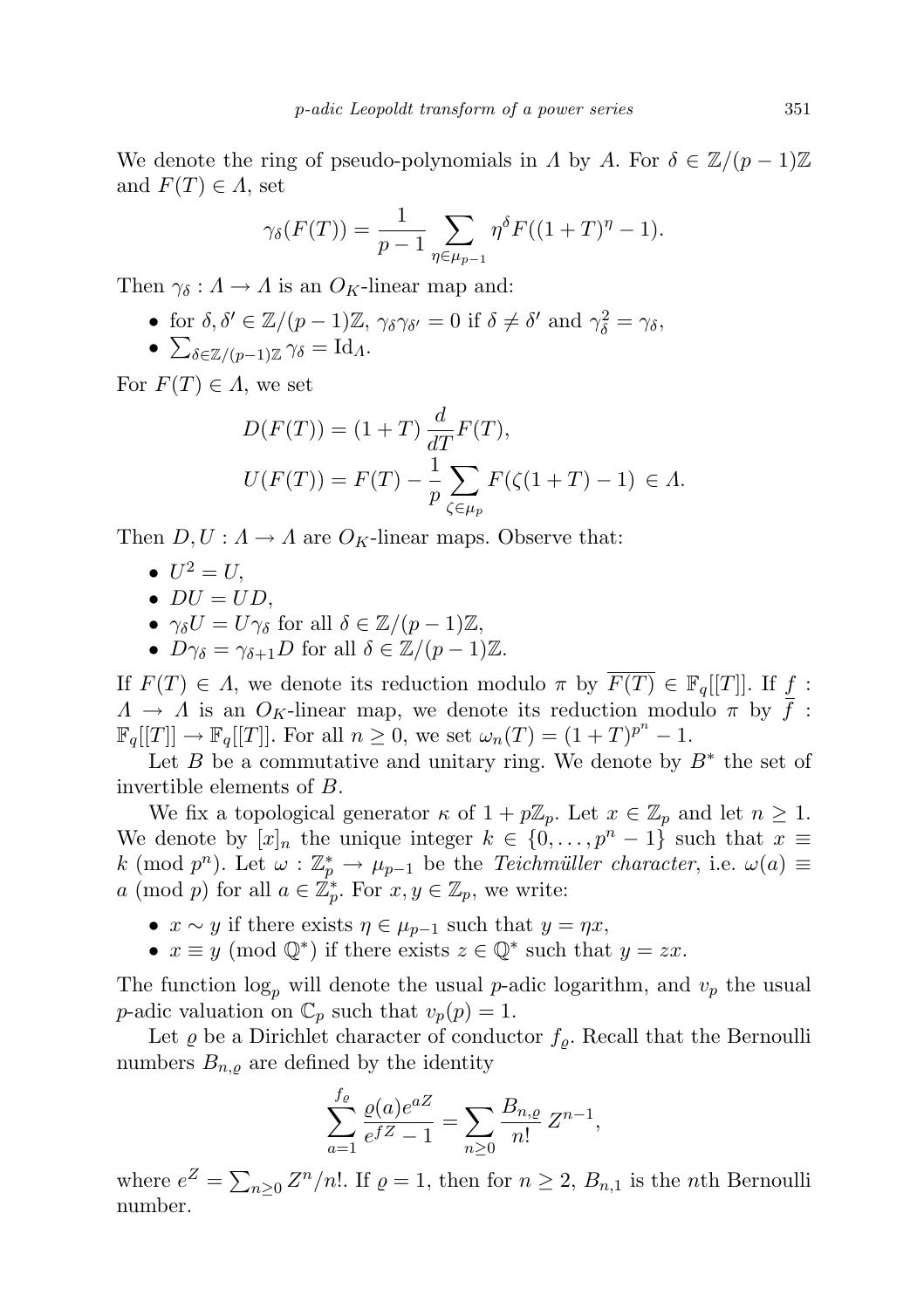352 B. Angl`es

Let  $x \in \mathbb{R}$ . We denote by [x] the biggest integer less than or equal to x. Finally, log will denote the usual logarithm.

**2. Preliminaries.** Let  $\delta \in \mathbb{Z}/(p-1)\mathbb{Z}$ . In this section, we will recall the construction of the *p*-adic Leopoldt transform  $\Gamma_{\delta}$  (see [5, Theorem 6.2]) which is an  $O_K$ -linear map from  $\Lambda$  to  $\Lambda$ .

First, observe that  $(\pi^n, \omega_n(T)) = \pi^n \Lambda + \omega_n(T) \Lambda$ ,  $n \geq 1$ , is a basis of neighbourhoods of zero in Λ:

Lemma 2.1.

(1)  $(\pi, T)^{2n} \subset (\pi^n, T^n) \subset (\pi, T)^n$  for all  $n \geq 1$ . (2)  $\omega_n(T) \in (p^{[n/2]}, T^{p^{[n/2]+1}})$  for all  $n \geq 1$ . (3) For  $N \geq 1$ , set  $n = \lfloor \log(N) / \log(p) \rfloor$ . Then  $T^N \in (p^{[n/2]}, \omega_{[n/2]+1}(T)).$ 

Proof. Note that assertion (1) is obvious. Assertion (2) comes from the fact that

$$
\forall k \in \{1, \ldots, p^n\}, \qquad v_p\bigg(\frac{p^n!}{k!(p^n-k)!}\bigg) = n - v_p(k).
$$

To prove assertion (3), it is enough to prove that for all  $n \geq 0$ , there exist  $\delta_0^{(n)}$  $\delta_0^{(n)}(T), \ldots, \delta_n^{(n)}(T) \in \mathbb{Z}[T]$  such that

$$
T^{p^n} = \sum_{i+j=n} \omega_i(T) p^j \delta_j^{(n)}(T).
$$

This is clear for  $n = 0$ . Assume that it is true for some n and let  $r(T) \in \mathbb{Z}[T]$ be such that

$$
\frac{\omega_{n+1}(T)}{\omega_n(T)} + pr(T) = T^{p^n(p-1)}.
$$

Then

$$
T^{p^{n+1}} = T^{p^n} \frac{\omega_{n+1}(T)}{\omega_n(T)} + pr(T) T^{p^n}.
$$

Note that there exists  $q(T) \in \mathbb{Z}[T]$  such that

$$
\frac{\omega_{n+1}(T)}{\omega_n(T)} = \omega_n(T)^{p-1} + pq(T).
$$

Thus

$$
T^{p^{n+1}} = \omega_{n+1}(T)\delta_0^{(n)}(T) + \sum_{i+j=n, j\geq 1} (\omega_n(T)^{p-1} + pq(T))\omega_i(T)p^j\delta_j^{(n)}(T) + \sum_{i+j=n} \omega_i(T)p^{j+1}\delta_j^{(n)}(T)r(T).
$$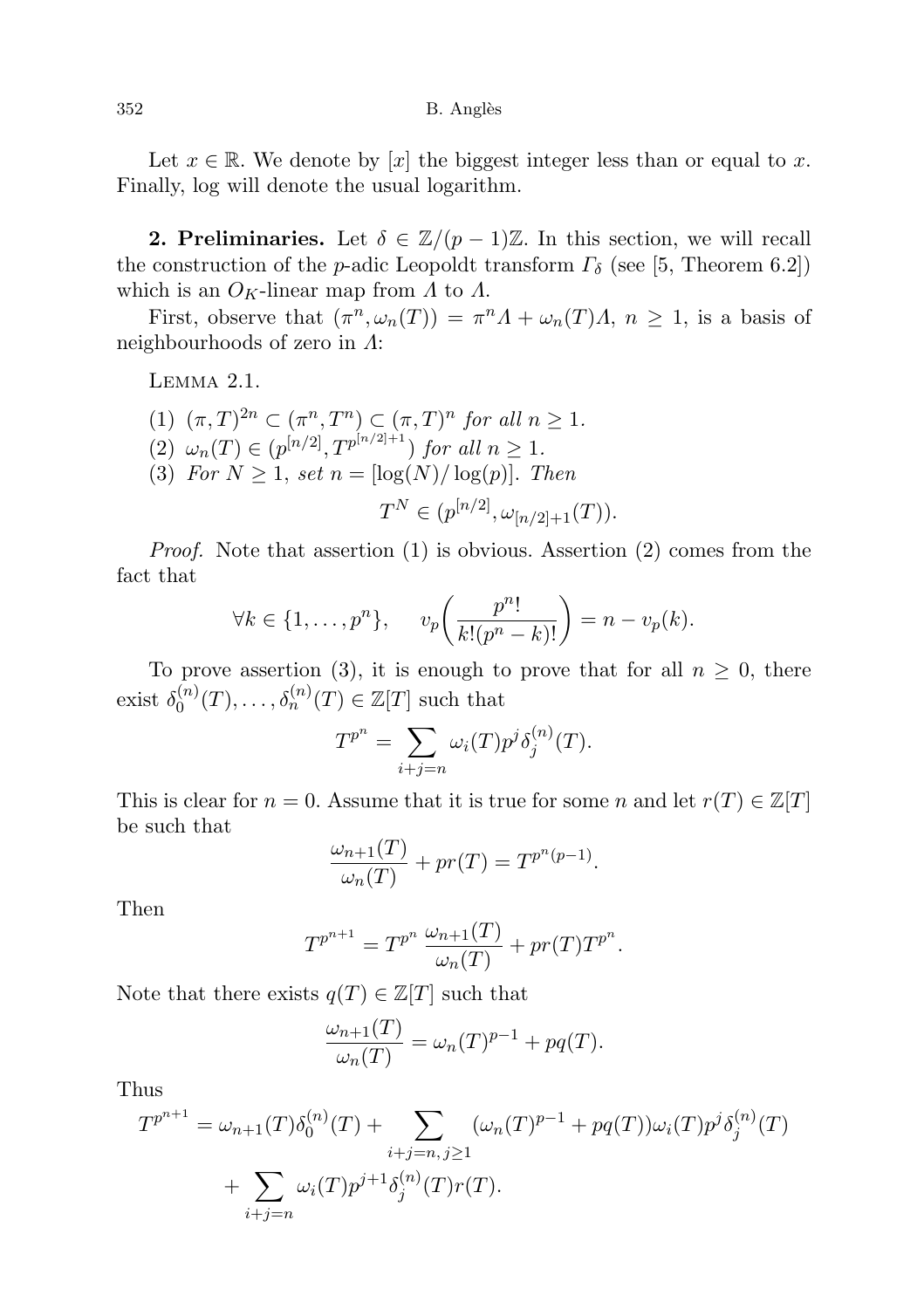Thus, there exist  $\delta_0^{(n+1)}$  $\delta_0^{(n+1)}(T), \ldots, \delta_{n+1}^{(n+1)}(T) \in \mathbb{Z}[T]$  such that  $T^{p^{n+1}} = \sum$  $i+j=n+1$  $\omega_i(T) p^j \delta^{(n+1)}_j$  $j^{(n+1)}(T).$ 

The following lemma will be used (for a similar result see [6, Lemma 5]):

LEMMA 2.2. Let  $F(T) \in A$ . Write  $F(T) = \sum_{i=1}^{r} \beta_i (1+T)^{\alpha_i}$  with  $\beta_1, \ldots,$  $\beta_r \in O_K, \, \alpha_1, \ldots, \alpha_r \in \mathbb{Z}_p$ , and  $\alpha_i \neq \alpha_j$  for  $i \neq j$ . Let  $N = \max\{v_p(\alpha_i - \alpha_j):$  $i \neq j$ . Let  $n \geq 1$  be an integer. Then

 $F(T) \equiv 0 \pmod{(\pi^n, \omega_{N+1}(T))} \Leftrightarrow \forall i = 1, \ldots, r, \beta_i \equiv 0 \pmod{\pi^n}.$ Proof. We have

$$
F(T) \equiv \sum_{i=1}^{r} \beta_i (1+T)^{[\alpha_i]_{N+1}} \pmod{\omega_{N+1}(T)}.
$$

Therefore  $F(T) \equiv 0 \pmod{(\pi^n, \omega_{N+1}(T))}$  if and only if

$$
\sum_{i=1}^{r} \beta_i (1+T)^{[\alpha_i]_{N+1}} \equiv 0 \ (\text{mod } \pi^n).
$$

But  $[\alpha_i]_{N+1} \neq [\alpha_j]_{N+1}$  for  $i \neq j$ . Therefore  $\sum_{i=1}^r \beta_i (1+T)^{[\alpha_i]_{N+1}} \equiv 0$ (mod  $\pi^n$ ) if and only if  $\beta_i \equiv 0 \pmod{\pi^n}$  for all  $i = 1, \ldots, r$ .

Observe that U, D,  $\gamma_{\delta}$  are continuous  $O_K$ -linear maps by Lemma 2.1 and the following lemma:

LEMMA 2.3. Let  $F(T) \in \Lambda$  and  $n \geq 0$ .

(1)  $F(T) \equiv 0 \pmod{\omega_n(T)} \Rightarrow \gamma_\delta(F(T)) \equiv 0 \pmod{\omega_n(T)}$ .

(2)  $F(T) \equiv 0 \pmod{\omega_n(T)} \Rightarrow D(F(T)) \equiv 0 \pmod{(p^n, \omega_n(T))}.$ 

(3)  $n \geq 1$ ,  $F(T) \equiv 0 \pmod{\omega_n(T)} \Rightarrow U(F(T)) \equiv 0 \pmod{\omega_n(T)}$ .

Proof. Assertions (1) and (2) are obvious. It remains to prove (3). Observe that, by [9, Proposition 7.2], for all  $G(T) \in \Lambda$  we have

$$
G(T) \equiv 0 \pmod{\omega_n(T)} \iff \forall \zeta \in \mu_{p^n}, G(\zeta - 1) = 0.
$$

Now, let  $F(T) \in \Lambda$  with  $F(T) \equiv 0 \pmod{\omega_n(T)}$ . For all  $\zeta \in \mu_{p^n}$ , we get

$$
U(F)(\zeta - 1) = 0.
$$

Therefore  $U(F(T)) \equiv 0 \pmod{\omega_n(T)}$ .

Let  $s \in \mathbb{Z}_p$ . For  $n \geq 0$ , set

$$
k_n(s,\delta) = [s]_{n+1} + \delta_n p^{n+1} \in \mathbb{N} \setminus \{0\},\
$$

where  $\delta_n \in \{1, \ldots, p-1\}$  is such that  $[s]_{n+1} + \delta_n \equiv \delta \pmod{p-1}$ . Observe that:

- $k_n(s, \delta) \equiv \delta \pmod{p-1}$  and  $k_n(s, \delta) \equiv s \pmod{p^{n+1}}$  for all  $n \geq 0$ ,
- $k_{n+1}(s,\delta) > k_n(s,\delta)$  for all  $n \geq 0$ ,
- $s = \lim_{n} k_n(s, \delta)$ .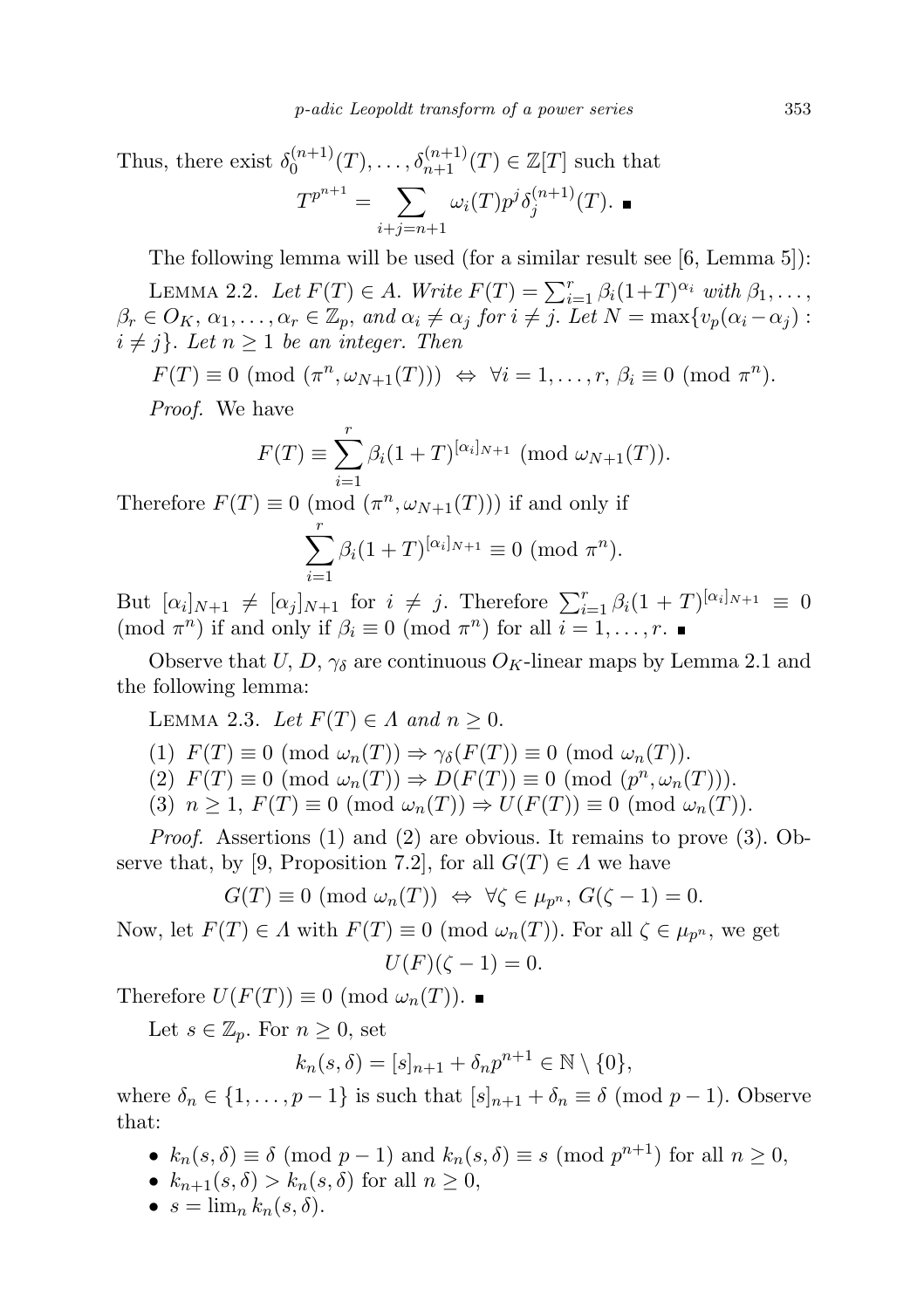In particular,

$$
\forall a \in \mathbb{Z}_p, \forall n \ge 0, \quad a^{k_{n+1}(s,\delta)} \equiv a^{k_n(s,\delta)} \pmod{p^{n+1}}.
$$

Now, let  $F(T) \in A$ . Write  $F(T) = \sum_{i=1}^{r} \beta_i (1+T)^{\alpha_i}$  with  $\beta_1, \ldots, \beta_r \in O_K$ ,  $\alpha_1, \ldots, \alpha_r \in \mathbb{Z}_p$ . We set

$$
\Gamma_{\delta}(F(T)) = \sum_{\alpha_i \in \mathbb{Z}_p^*} \beta_i \omega^{\delta}(\alpha_i) (1+T)^{\log_p(\alpha_i)/\log_p(\kappa)},
$$

where  $\omega^{\delta}$  is the  $\delta$  power of the Teichmüller character. Thus, we have a surjective  $O_K$ -linear map  $\Gamma_\delta: A \to A$ .

- LEMMA 2.4. Let  $F(T) \in A$ . (1) Let  $s \in \mathbb{Z}_p$ . Then  $\forall n \geq 0, \quad \Gamma_{\delta}(F)(\kappa^s - 1) \equiv D^{k_n(s,\delta)}(F)(0) \bmod p^{n+2}.$
- (2) If  $n \geq 1$  and  $F(T) \equiv 0 \pmod{\omega_n(T)}$ , then  $\Gamma_{\delta}(F(T)) \equiv 0 \pmod{\omega_{n-1}(T)}$ .

*Proof.* For  $a \in \mathbb{Z}_p^*$ , write  $a = \omega(a) \langle a \rangle$ , where  $\langle a \rangle \in 1 + p\mathbb{Z}_p$ . Let

$$
F(T) = \sum_{i=1}^r \beta_i (1+T)^{\alpha_i}, \quad \beta_1, \dots, \beta_r \in O_K, \alpha_1, \dots, \alpha_r \in \mathbb{Z}_p.
$$

We have

$$
D^{k_n(s,\delta)}(F(T)) = \sum_{i=1}^r \beta_i \alpha_i^{k_n(s,\delta)} (1+T)^{\alpha_i}.
$$

Thus

$$
D^{k_n(s,\delta)}(F(T)) \equiv \sum_{\alpha_i \in \mathbb{Z}_p^*} \beta_i \omega^{\delta}(\alpha_i) \langle \alpha_i \rangle^s (1+T)^{\alpha_i} \pmod{p^{n+2}}.
$$

But recall that

$$
\Gamma_{\delta}(F)(\kappa^s - 1) = \sum_{\alpha_i \in \mathbb{Z}_p^*} \beta_i \omega^{\delta}(\alpha_i) \langle \alpha_i \rangle^s,
$$

and assertion (1) follows easily.

Now, suppose that  $F(T) \equiv 0 \pmod{\omega_n(T)}$  for some  $n \geq 1$ . Then

$$
\forall a \in \{0, \ldots, p^{n} - 1\}, \qquad \sum_{\alpha_i \equiv a \, (\text{mod } p^{n})} \beta_i = 0.
$$

This implies that

$$
\forall a \in \{0, \ldots, p^{n-1} - 1\}, \sum_{\alpha_i \in \mathbb{Z}_p^*, \log_p(\alpha_i)/\log_p(\kappa) \equiv a \pmod{p^{n-1}}} \omega^{\delta}(\alpha_i) \beta_i = 0.
$$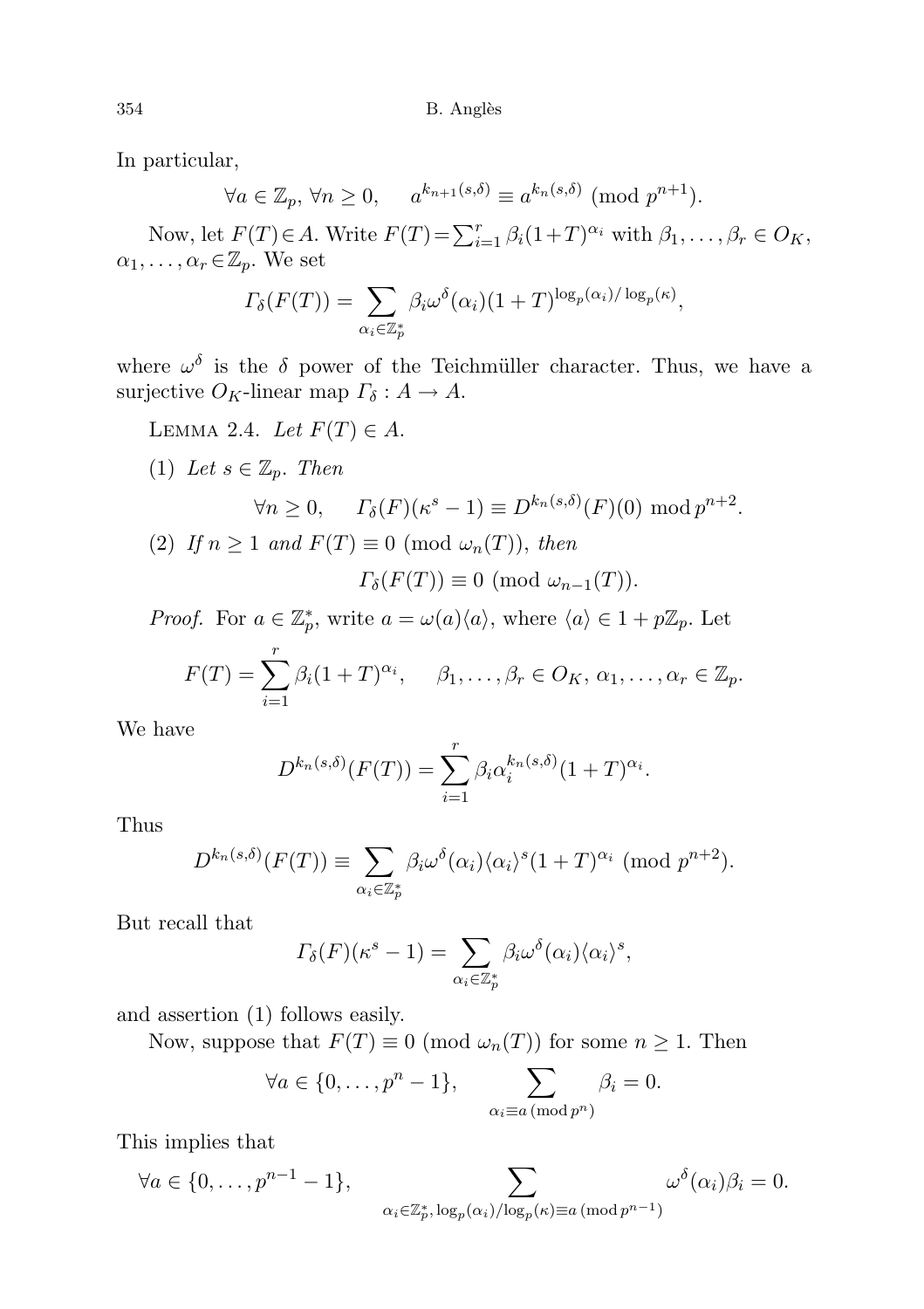But recall that

$$
\Gamma_{\delta}(F(T)) = \sum_{\alpha_i \in \mathbb{Z}_p^*} \beta_i \omega^{\delta}(\alpha_i) (1+T)^{\log_p(\alpha_i)/\log_p(\kappa)}.
$$

Thus  $\Gamma_{\delta}(F(T)) \equiv 0 \pmod{\omega_{n-1}(T)}$ .

PROPOSITION 2.5. Let  $F(T) \in \Lambda$ . Then there exists a unique power series  $\Gamma_{\delta}(F(T)) \in \Lambda$  such that

$$
\forall s \in \mathbb{Z}_p, \forall n \ge 0, \quad \Gamma_{\delta}(F)(\kappa^s - 1) \equiv D^{k_n(s,\delta)}(F)(0) \pmod{p^{n+1}}.
$$

*Proof.* Let  $(F_N(T))_{N\geq 0}$  be a sequence of elements in A such that

 $\forall N \geq 0$ ,  $F(T) \equiv F_N(T) \pmod{\omega_N(T)}$ .

Fix  $N \geq 1$ . Then

$$
\forall m \ge N, \quad F_m(T) \equiv F_N(T) \pmod{\omega_N(T)}.
$$

Therefore, by Lemma 2.4,

$$
\forall m \ge N, \quad \Gamma_{\delta}(F_m(T)) \equiv \Gamma_{\delta}(F_N(T)) \pmod{\omega_{N-1}(T)}.
$$

This implies that the sequence  $(\Gamma_{\delta}(F_N(T)))_{N>1}$  converges in  $\Lambda$  to some power series  $G(T) \in \Lambda$ . Observe that, for all  $N \geq 1$ ,

$$
G(T) \equiv \Gamma_{\delta}(F_N(T)) \pmod{\omega_{N-1}(T)}.
$$

In particular,

$$
G(\kappa^s - 1) \equiv \Gamma_{\delta}(F_N)(\kappa^s - 1) \pmod{p^N}.
$$

Thus, applying Lemma 2.4, we get

$$
G(\kappa^s - 1) \equiv D^{k_{N-1}(s,\delta)}(F_N)(0) \pmod{p^N}.
$$

But

$$
D^{k_{N-1}(s,\delta)}(F(T)) \equiv D^{k_{N-1}(s,\delta)}(F_N(T)) \pmod{(p^N,\omega_N(T))}.
$$

Therefore

$$
G(\kappa^s - 1) \equiv D^{k_{N-1}(s,\delta)}(F)(0) \pmod{p^N}.
$$

Now, set  $\Gamma_{\delta}(F(T)) = G(T)$  to complete the proof.  $\blacksquare$ 

3. Some properties of the  $p$ -adic Leopoldt transform. We need the following fundamental result:

PROPOSITION 3.1. Let  $\delta \in \mathbb{Z}/(p-1)\mathbb{Z}$ ,  $F(T) \in \Lambda$ , and  $m, n \in \mathbb{N} \setminus \{0\}$ . Then

$$
T_{\delta}(F(T)) \equiv 0 \pmod{(\pi^n, \omega_{m-1}(T))} \Leftrightarrow \gamma_{-\delta}U(F(T))
$$
  

$$
\equiv 0 \pmod{(\pi^n, \omega_m(T))}.
$$

Proof. A similar result has been obtained by S. Rosenberg ([6, Lemma 8]). We begin by proving that  $\Gamma_{\delta}$  is a continuous  $O_K$ -linear map. By Lemma 2.1, this comes from the following assertion: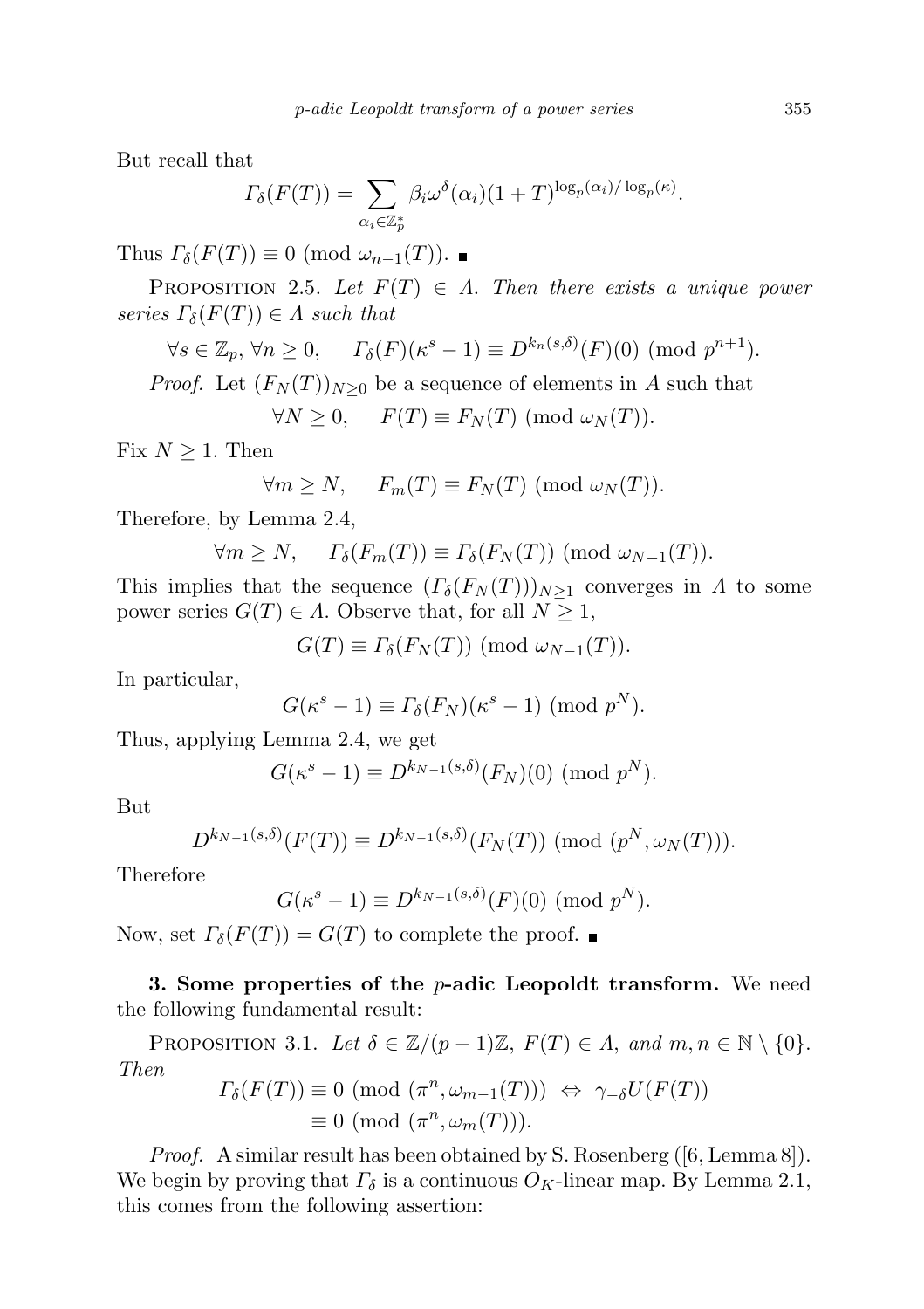Let  $F(T) \in \Lambda$ . Let  $n \geq 1$  and assume that  $F(T) \equiv 0 \pmod{\omega_n(T)}$ . Then  $\Gamma_{\delta}(F(T)) \equiv 0 \pmod{\omega_{n-1}(T)}$ .

Indeed, let  $(F_N(T))_{N\geq 0}$  be a sequence of elements in A such that

$$
\forall N \geq 0, \quad F(T) \equiv F_N(T) \pmod{\omega_N(T)}.
$$

By the proof of Proposition 2.5,

$$
\forall N \geq 1, \quad \Gamma_{\delta}(F(T)) \equiv \Gamma_{\delta}(F_N(T)) \pmod{\omega_{N-1}(T)},
$$

and Lemma 2.4 yields the assertion.

Now, since  $\Gamma_{\delta}$ ,  $\gamma_{-\delta}$ , U are continuous  $O_K$ -linear maps, it suffices to prove the statement of the proposition for  $F(T) \in A$ . Write  $F(T) = \sum_{i=1}^{r} \beta_i (1+T)^{\alpha_i}$ with  $\beta_1, \ldots, \beta_r \in O_K$  and  $\alpha_1, \ldots, \alpha_r \in \mathbb{Z}_p$ . Let  $I \subset \{\alpha_1, \ldots, \alpha_r\}$  be a set of representatives of the classes of  $\alpha_1, \ldots, \alpha_r$  for the relation  $\sim$  . For  $x \in I$ ,  $x \not\equiv 0 \pmod{p}$ , set

$$
\beta_x = \sum_{\alpha_i \sim x} \beta_i \, \frac{\alpha_i}{x}.
$$

We get

$$
(p-1)\gamma_{-\delta}U(F(T))=\sum_{\eta\in\mu_{p-1}}\,\sum_{x\in I,\,x\in\mathbb{Z}_p^*}\eta^{-\delta}\beta_x(1+T)^{\eta x}.
$$

Now observe that

$$
\Gamma_{\delta}(F(T)) = \Gamma_{\delta} \gamma_{-\delta} U(F(T)) = \sum_{x \in I, x \in \mathbb{Z}_p^*} \beta_x \omega^{\delta}(x) (1+T)^{\log_p(x)/\log_p(\kappa)}.
$$

Therefore  $\Gamma_{\delta}(F(T)) \equiv 0 \pmod{(\pi^n, \omega_{m-1}(T))}$  if and only if, for all  $a \in$  $\{0, \ldots, p^{m-1} - 1\},\$ 

$$
\sum_{x \in I, x \in \mathbb{Z}_p^*, \log_p(x)/\log_p(\kappa) \equiv a \pmod{p^{m-1}}} \beta_x \omega^{\delta}(x) \equiv 0 \pmod{\pi^n}.
$$

Now, observe that for each  $a \in \{0, \ldots, p^m-1\}$ , there exists at most one  $\eta \in$  $\mu_{p-1}$  such that  $[\eta x]_m = a$ , and if such an  $\eta$  exists it is equal to  $\omega(a)\omega^{-1}(x)$ . Therefore  $\Gamma_{\delta}(F(T)) \equiv 0 \pmod{(\pi^n, \omega_{m-1}(T))}$  if and only if

$$
\forall a \in \{0, \ldots, p^m - 1\}, \sum_{x \in I, x \in \mathbb{Z}_p^*, \exists \eta_x \in \mu_{p-1}, [\eta_x x]_m = a} \beta_x \eta_x^{-\delta} \equiv 0 \pmod{\pi^n}.
$$

This last property is equivalent to  $\gamma_{\sigma}U(F(T)) \equiv 0 \pmod{(\pi^n, \omega_m(T))}$ .

Now, we can list the basic properties of  $\Gamma_{\delta}$ :

PROPOSITION 3.2. Let  $\delta \in \mathbb{Z}/(p-1)\mathbb{Z}$  and  $F(T) \in \Lambda$ .

- (1)  $\Gamma_{\delta}: A \to A$  is a surjective and continuous  $O_K$ -linear map.
- (2)  $\Gamma_{\delta}(F(T)) = \Gamma_{\delta} \gamma_{-\delta} U(F(T)).$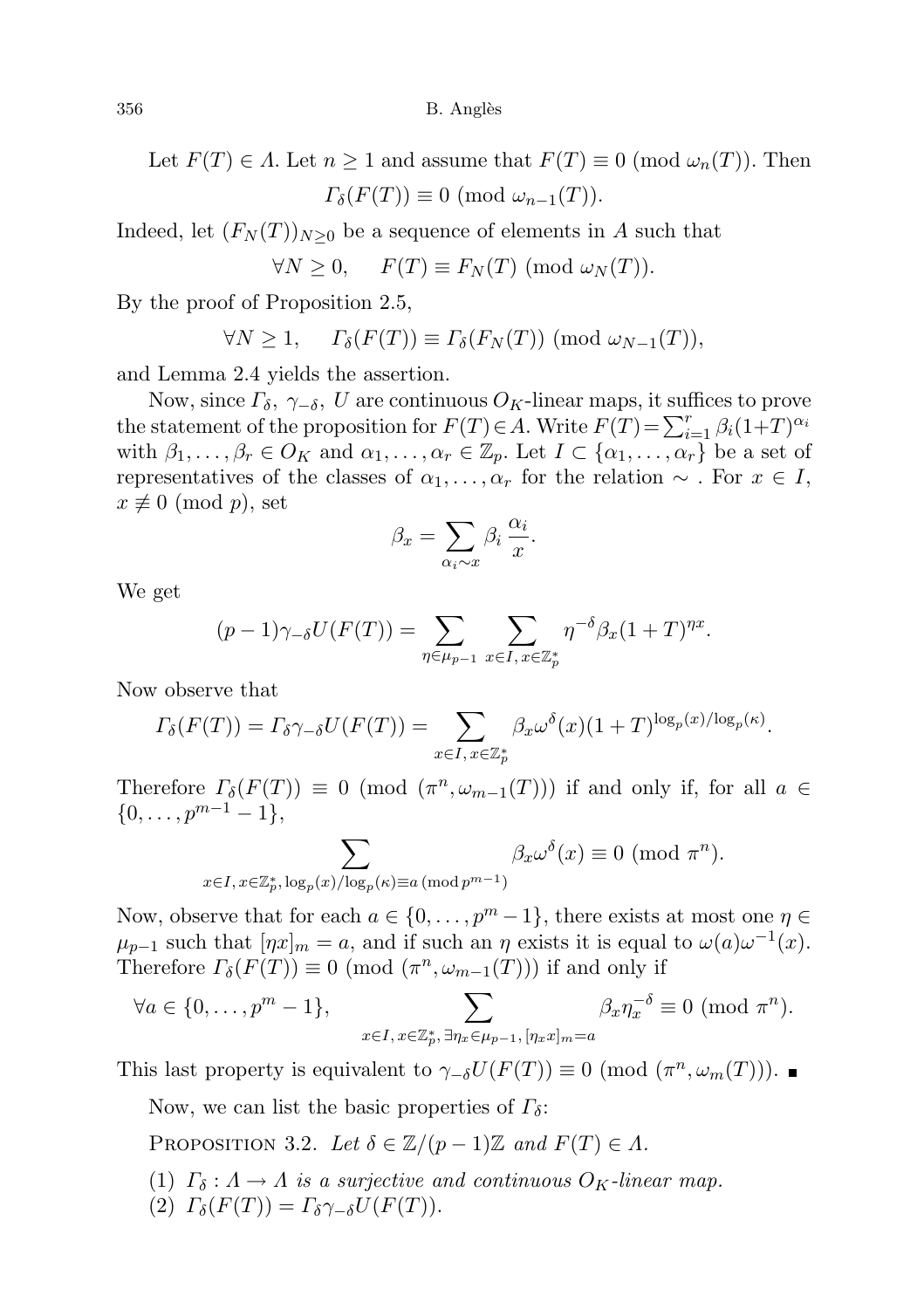(3) For all  $a \in \mathbb{Z}_p^*$ ,

$$
\Gamma_{\delta}(F((1+T)^{a}-1)) = \omega^{\delta}(a)(1+T)^{\log_{p}(a)/\log_{p}(\kappa)}\Gamma_{\delta}(F(T)).
$$

(4) Let  $\kappa'$  be another topological generator of  $1 + p\mathbb{Z}_p$  and let  $\Gamma'_\delta$  be the p-adic Leopoldt transform associated to  $\kappa'$  and  $\delta$ . Then

$$
\Gamma'_{\delta}(F(T)) = \Gamma_{\delta}(F)((1+T)^{\log_p(\kappa)/\log_p(\kappa')} - 1).
$$

(5) 
$$
\mu(\Gamma_{\delta}(F(T))) = \mu(\gamma_{-\delta}U(F(T)))
$$
 and  
\n $\forall N \ge 1$ ,  $\lambda(\Gamma_{\delta}(F(T))) \ge p^{N-1} \Leftrightarrow \lambda(\gamma_{-\delta}U(F(T))) \ge p^N$ .

*Proof.* Assertions (1)–(4) come from the fact that  $\Gamma_{\delta}$ ,  $\gamma_{-\delta}$ , U are continuous and that these assertions are true for pseudo-polynomials. Assertion  $(5)$  is a direct application of Proposition 3.1.

Let us recall the following remarkable result due to W. Sinnott:

PROPOSITION 3.3 ([8, Proposition 1]). Let  $r_1(T), \ldots, r_s(T) \in \mathbb{F}_q(T) \cap$  $\mathbb{F}_q[[T]]$ . Let  $c_1, \ldots, c_s \in \mathbb{Z}_p \setminus \{0\}$  and suppose that

$$
\sum_{i=1}^{s} r_i((1+T)^{c_i}-1)=0.
$$

Then

$$
\forall a \in \mathbb{Z}_p, \qquad \sum_{c_i \equiv a \pmod{\mathbb{Q}^*}} r_i((1+T)^{c_i} - 1) \in \mathbb{F}_q.
$$

Let us give a first application of this result:

PROPOSITION 3.4. Let  $\delta \in \mathbb{Z}/(p-1)\mathbb{Z}$  and  $F(T) \in K(T) \cap \Lambda$ .

(1) If  $\delta$  is odd or  $\delta = 0$ , then

$$
\mu(\Gamma_{\delta}(F(T))) = \mu(U(F(T)) + (-1)^{\delta}U(F((1+T)^{-1} - 1))).
$$

(2) If  $\delta$  is even and  $\delta \neq 0$ , then

$$
\mu(\Gamma_{\delta}(F(T))) = \mu(U(F(T)) + U(F((1+T)^{-1}-1)) - 2U(F)(0)).
$$

*Proof.* The case  $\delta = 0$  has already been obtained by Sinnott ([7, Theorem 1]). We prove  $(1)$ ; the proof of  $(2)$  is quite similar. Observe that  $(1)$  is a consequence of Proposition 3.2 and the equality

$$
\mu(\gamma_{-\delta}(F(T))) = \mu(F(T) + (-1)^{\delta} F((1+T)^{-1} - 1)).
$$

To prove this equality, observe that for any  $r(T) \in \Lambda$ ,

$$
\gamma_{-\delta}(r(T)) = (-1)^{\delta} \gamma_{-\delta}(r((1+T)^{-1} - 1)).
$$

Thus

$$
2\gamma_{-\delta}(F(T)) = \gamma_{-\delta}(F(T) + (-1)^{\delta}F((1+T)^{-1} - 1)).
$$

We can assume that  $F(T) + (-1)^{\delta} F((1+T)^{-1} - 1) \neq 0$ . Write  $F(T) + (-1)^{\delta} F((1+T)^{-1} - 1) = \pi^m G(T),$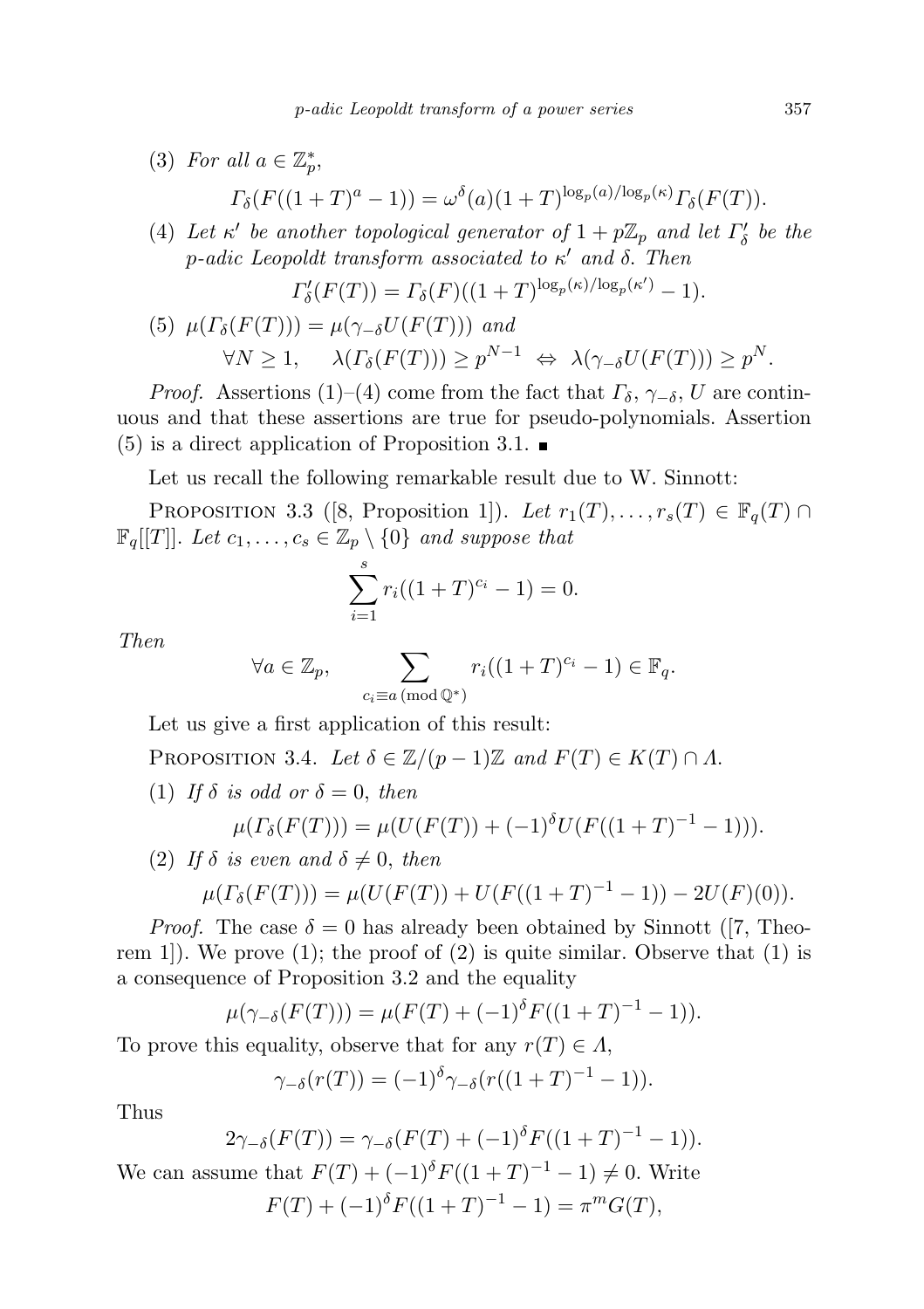358 B. Angl`es

where  $m \in \mathbb{N}$  and  $G(T) \in \Lambda \setminus \pi\Lambda$ . Note that  $G(T) \in K(T)$ . We have to prove that  $\gamma_{-\delta}(G(T)) \neq 0 \pmod{\pi}$ . Suppose that  $\gamma_{-\delta}(G(T)) \equiv 0 \pmod{\pi}$ . By Proposition 3.3, there exists  $c \in O_K$  such that

$$
G(T) + (-1)^{\delta} G((1+T)^{-1} - 1) \equiv c \pmod{\pi}.
$$

But we must have  $c \equiv 0 \pmod{\pi}$ . Since

$$
G(T) = (-1)^{\delta} G((1+T)^{-1} - 1),
$$

we get  $G(T) \equiv 0 \pmod{\pi}$ , which is a contradiction.

LEMMA 3.5. Let  $F(T) \in \mathbb{F}_q(T) \cap \mathbb{F}_q[[T]]$ . Then  $F(T)$  is a pseudo-polynomial if and only if  $(1+T)^n F(T) \in \mathbb{F}_q[T]$  for some integer  $n \geq 0$ .

*Proof.* Assume that  $F(T)$  is a pseudo-polynomial. We can suppose that  $F(T) \neq 0$ . Write

$$
F(T) = \sum_{i=1}^{r} c_i (1+T)^{a_i},
$$

where  $c_1, \ldots, c_r \in \mathbb{F}_q^*, a_1, \ldots, a_r \in \mathbb{Z}_p$  and  $a_i \neq a_j$  for  $i \neq j$ . Since  $F(T) \in$  $\mathbb{F}_q(T)$  there exist  $m, n \in \mathbb{N} \setminus \{0\}$  with  $m > \max\{v_p(a_i - a_j) : i \neq j\}$  such that

$$
(T^{q^n} - T)^{q^m} F(T) \in \mathbb{F}_q[T].
$$

Thus

$$
\sum_{i=1}^{r} c_i (1+T)^{a_i+q^{n+m}} - \sum_{i=1}^{r} c_i (1+T)^{a_i+q^m} \in \mathbb{F}_q[T].
$$

Observe that

\n- \n
$$
a_i + q^{n+m} \neq a_j + q^m \text{ for all } i, j \in \{1, \ldots, r\},
$$
\n
\n- \n
$$
a_i + q^m = a_j + q^m \Leftrightarrow i = j.
$$
\n
\n

Write

$$
\sum_{i=1}^{r} c_i (1+T)^{a_i+q^{n+m}} - \sum_{i=1}^{r} c_i (1+T)^{a_i+q^m} = \sum_{j=1}^{t} b_j (1+T)^{d_j},
$$

where  $b_1, \ldots, b_t \in \mathbb{F}_q^*, d_1, \ldots, d_t \in \mathbb{N}, d_i \neq d_j$  for each  $i \neq j$ . Then, by Lemma 2.2, for each  $i \in \{1, \ldots, r\}$ , there exists  $j_i \in \{1, \ldots, t\}$  such that  $c_i = d_{j_i}$  and  $a_i + q^n = d_{j_i}$ . In particular,  $a_i + q^m \in \mathbb{N}$  for all i. Therefore  $(1+T)^{q^m}F(T)\in \mathbb{F}_q[T].$ 

Let us give a second application of Proposition 3.3:

PROPOSITION 3.6. Let  $\delta \in \mathbb{Z}/(p-1)\mathbb{Z}$  and  $F(T) \in \mathbb{F}_q(T) \cap \mathbb{F}_q[[T]]$ . Suppose that there exist  $r \in \{0, \ldots, (p-3)/2\}, c_1, \ldots, c_r \in \mathbb{Z}_p \setminus \{0\}, G_1(T), \ldots,$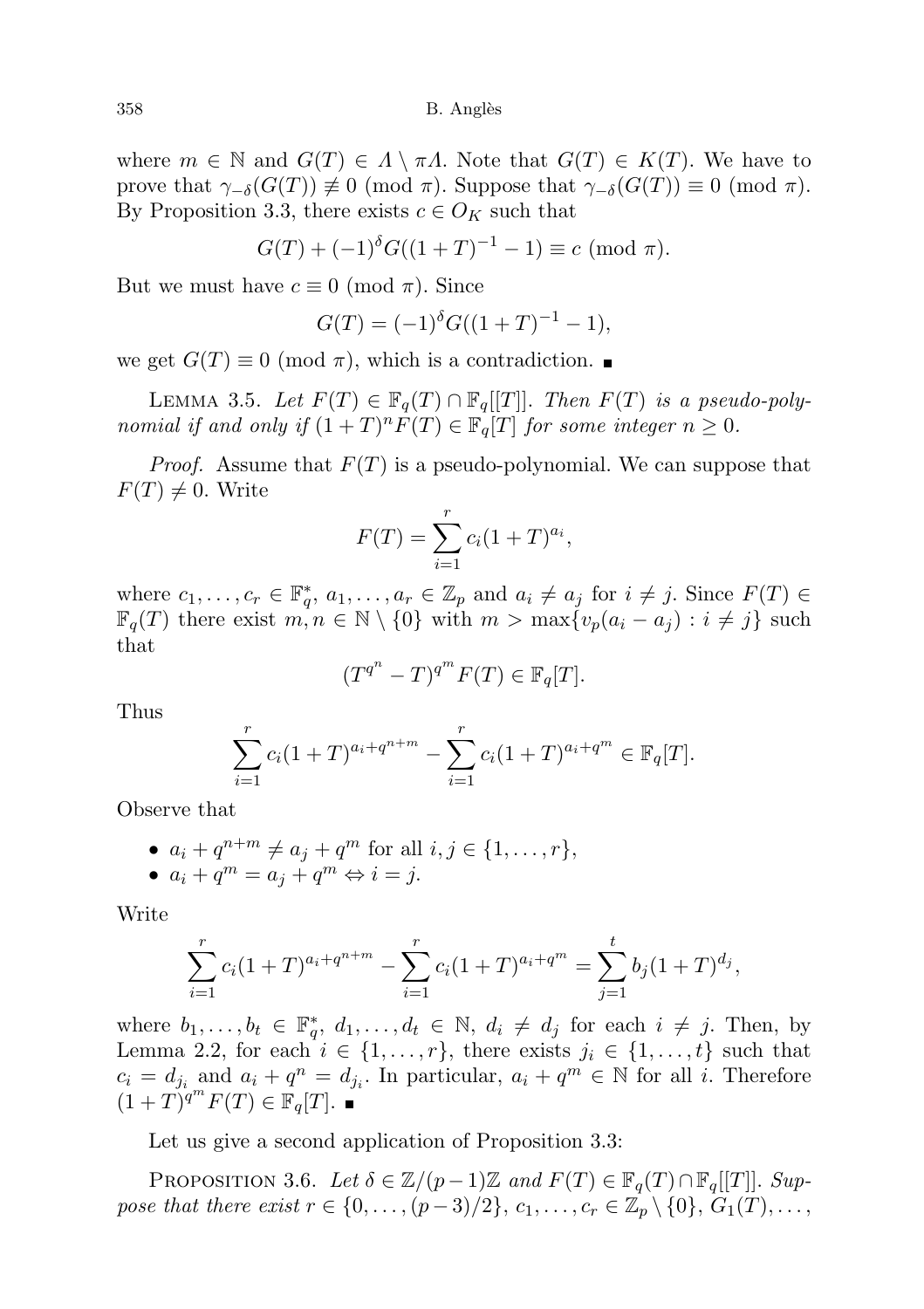$G_r(T) \in \mathbb{F}_q(T) \cap \mathbb{F}_q[[T]]$  and a pseudo-polynomial  $R(T) \in \mathbb{F}_q[[T]]$  such that

$$
\overline{\gamma}_{\delta}(F(T)) = R(T) + \sum_{i=1}^{r} G_i((1+T)^{c_i} - 1).
$$

Then there exists an integer  $n \geq 0$  such that

$$
(1+T)^n(F(T)+(-1)^{\delta}F((1+T)^{-1}-1)) \in \mathbb{F}_q[T].
$$

*Proof.* Note that if  $\eta, \eta' \in \mu_{p-1}$ , then  $\eta \equiv \eta' \pmod{\mathbb{Q}^*} \Leftrightarrow \eta = \eta'$  or  $\eta = -\eta'$ . Since  $r < (p-1)/2$ , by Proposition 3.3, there exists  $\eta \in \mu_{p-1}$  such that

$$
\overline{\eta}^{\delta} F((1+T)^{\eta}-1) + \overline{-\eta}^{\delta} F((1+T)^{-\eta}-1)
$$
 is a pseudo-polynomial.

Therefore

$$
F(T) + (-1)^{\delta} F((1+T)^{-1} - 1)
$$
 is a pseudo-polynomial.

It remains to apply Lemma 3.5.

Let  $F(T) \in \Lambda$ . We say that  $F(T)$  is a *pseudo-rational function* if it is the quotient of two pseudo-polynomials. For example, for all  $a \in \mathbb{Z}_p$  and  $b \in \mathbb{Z}_p^*$ ,  $((1+T)^a-1)/((1+T)^b-1)$  is a pseudo-rational function. We finish this section by giving a generalization of [8, Theorem 1]:

THEOREM 3.7. Let  $\delta \in \mathbb{Z}/(p-1)\mathbb{Z}$  and  $F(T) \in \mathbb{F}_q(T) \cap \mathbb{F}_q[[T]]$ . Then  $\overline{\Gamma}_{\delta}(F(T))$  is a pseudo-rational function if and only if there exists some integer  $n \geq 0$  such that

$$
(1+T)^n(\overline{U}(F(T)) + (-1)^{\delta}\overline{U}(F((1+T)^{-1} - 1))) \in \mathbb{F}_q[T].
$$

*Proof.* Let  $R(T) \in \mathbb{F}_q[[T]]$ . Let  $a_1, \ldots, a_r \in \mathbb{Z}_p$  and  $c_1, \ldots, c_r \in \mathbb{F}_q$ . Observe that, by Proposition 3.2,

$$
\left(\sum_{i=1}^r c_i (1+T)^{a_i}\right) \overline{\Gamma}_{\delta}(R(T)) = \overline{\Gamma}_{\delta}\left(\sum_{i=1}^r c_i R((1+T)^{\kappa^{a_i}} - 1)\right).
$$

Assume that  $\overline{\Gamma}_{\delta}(F(T))$  is a pseudo-rational function. Then, by the above remark, there exist  $c_1, \ldots, c_r \in \mathbb{F}_q^*$  and  $a_1, \ldots, a_r \in \mathbb{Z}_p$ ,  $a_i \neq a_j$  for  $i \neq j$ , such that

$$
\overline{\Gamma}_{\delta} \overline{\gamma}_{-\delta} \overline{U} \Big( \sum_{i=1}^{r} c_i F((1+T)^{\kappa^{a_i}} - 1) \Big) \text{ is a pseudo-polynomial.}
$$

This implies, again by Proposition 3.1, that

$$
\overline{\gamma}_{-\delta}\overline{U}\Big(\sum_{i=1}^r c_i F((1+T)^{\kappa^{a_i}}-1)\Big) \text{ is a pseudo-polynomial.}
$$

Set

$$
G(T) = \overline{U}(F(T)) + (-1)^{\delta} \overline{U}(F((1+T)^{-1} - 1)) \in \mathbb{F}_q(T) \cap \mathbb{F}_q[[T]].
$$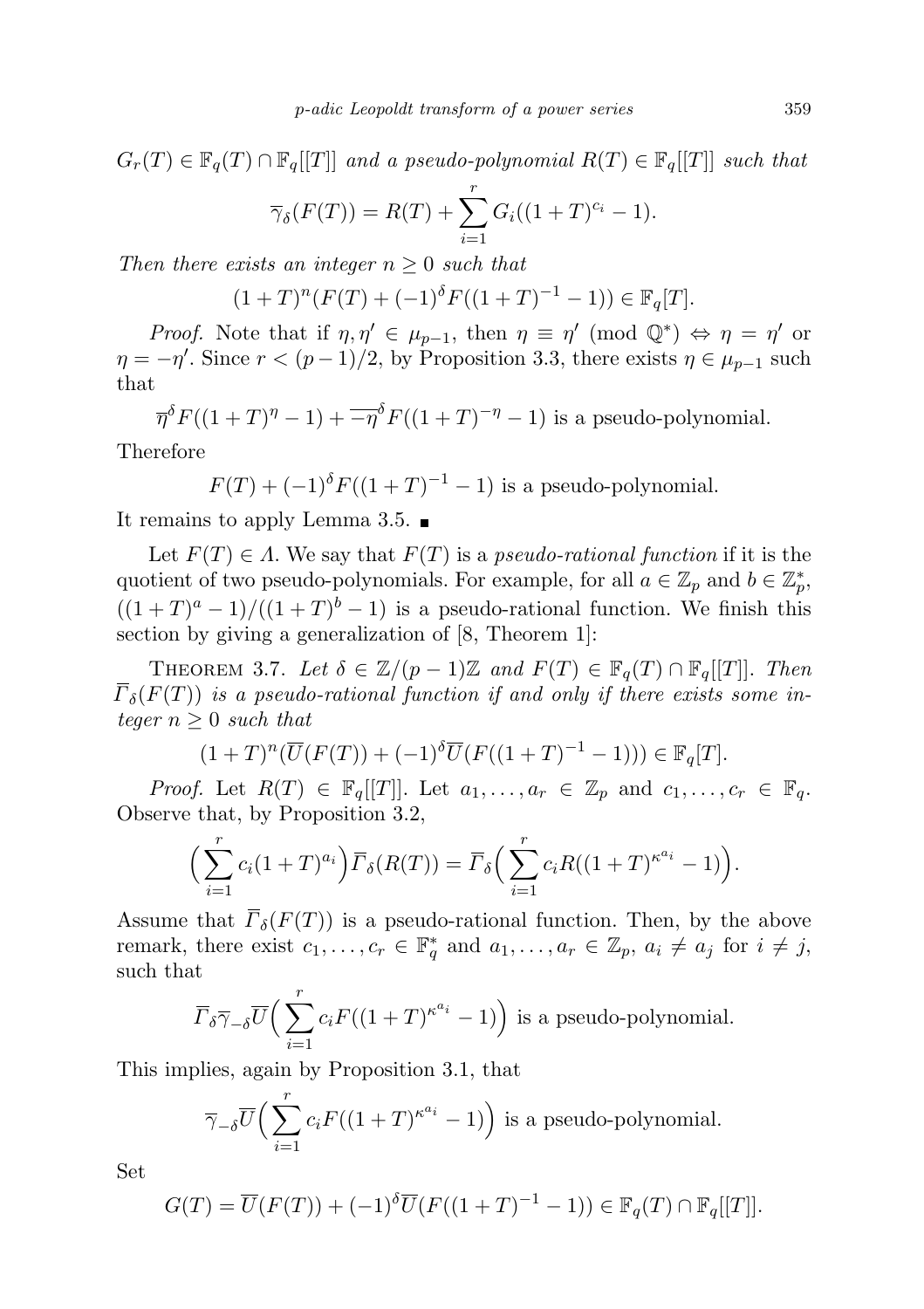Now, by Proposition 3.3, there exist  $d_1, \ldots, d_l \in \mathbb{F}_q^*, b_1, \ldots, b_l \in \mathbb{Z}_p, b_i \neq b_j$ for  $i \neq j, \eta_1, \ldots, \eta_l \in \mu_{p-1}$ , with  $\eta_i \kappa^{b_i} \equiv \eta_j \kappa^{b_j} \pmod{\mathbb{Q}^*}$  for all i, j, and  $\eta_i \kappa^{b_i} \neq \eta_j \kappa^{b_j}$  for  $i \neq j$ , such that

$$
\sum_{i=1}^{l} d_i G((1+T)^{\eta_i \kappa^{b_i}} - 1)
$$
 is a pseudo-polynomial.

For  $i = 1, \ldots, l$ , write

$$
\eta_i \kappa^{b_i} = \eta_1 \kappa^{b_1} x_i,
$$

where  $x_i \in \mathbb{Q}^* \cap \mathbb{Z}_p^*$ , and  $x_i \neq x_j$  for  $i \neq j$ . Since  $G(T) = (-1)^{\delta} G((1+T)^{-1}-1)$ , we can assume that  $x_1, \ldots, x_l$  are positive. Now, we see that

$$
\sum_{i=1}^{l} d_i G((1+T)^{x_i} - 1)
$$
 is a pseudo-polynomial.

Therefore, there exist  $N_1, \ldots, N_l \in \mathbb{N} \setminus \{0\}$ ,  $N_i \neq N_j$  for  $i \neq j$ , such that

$$
\sum_{i=1}^{l} d_i G((1+T)^{N_i} - 1)
$$
 is a pseudo-polynomial.

Now, by Lemma 3.5, there exists some integer  $N \geq 0$  such that

$$
(1+T)^N \Big(\sum_{i=1}^l d_i G((1+T)^{N_i}-1)\Big) \in \mathbb{F}_q[T].
$$

Write

$$
G(T) = \frac{P(T)}{(1+T)^n Q(T)},
$$

where  $n \geq 0$ ,  $P(T)$ ,  $Q(T) \in \mathbb{F}_q[T]$ ,  $Q(-1) \neq 0$ , and  $(P(T), (1 + T)^n Q(T)) = 1$ . Let  $A(T), B(T) \in \mathbb{F}_q[T]$  be such that

$$
G(T) = \frac{A(T)}{(1+T)^n} + \frac{B(T)}{Q(T)}.
$$

Then there exists  $M \geq 0$  such that

$$
(1+T)^M\bigg(\sum_{i=1}^l d_i \frac{B((1+T)^{N_i}-1)}{Q((1+T)^{N_i}-1)}\bigg) \in \mathbb{F}_q[T].
$$

But  $(1+T, Q((1+T)^{N_i}-1)) = 1$  for  $i \in \{1, ..., l\}$ . Therefore

$$
\sum_{i=1}^{l} d_i \frac{B((1+T)^{N_i}-1)}{Q((1+T)^{N_i}-1)} \in \mathbb{F}_q[T].
$$

Now assume that  $\deg_T Q(T) \geq 1$ . Write

$$
B(T) = q(T)Q(T) + r(T),
$$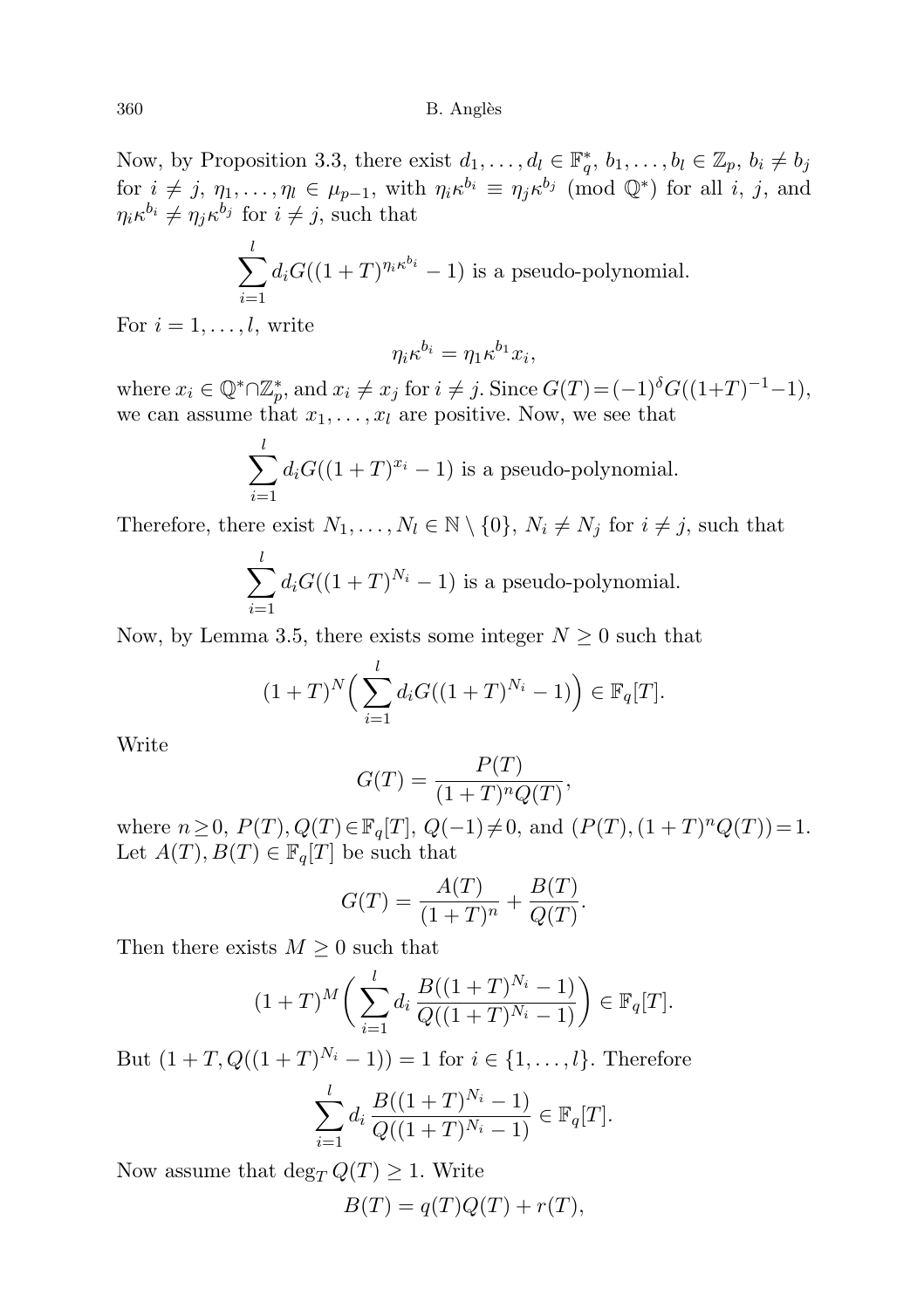where  $q(T), r(T) \in \mathbb{F}_q[T]$  and  $\deg_T r(T) < \deg_T Q(T)$ . Observe that  $r(T) \neq 0$ . Hence

$$
\sum_{i=1}^{l} d_i \frac{r((1+T)^{N_i}-1)}{Q((1+T)^{N_i}-1)} \in \mathbb{F}_q[T].
$$

Recall that  $-\deg_T$  is a discrete valuation on  $\mathbb{F}_q(T)$ . Since  $N_i \neq N_j$  for  $i \neq j$ and  $d_1, \ldots, d_l \in \overline{\mathbb{F}_q^*}$ , we get

$$
\deg_T\bigg(\sum_{i=1}^ld_i\frac{r((1+T)^{N_i}-1)}{Q((1+T)^{N_i}-1)}\bigg)<0,
$$

which is a contradiction. Thus  $(1+T)^n G(T) \in \mathbb{F}_q[T]$ .

4. Application to Kubota–Leopoldt p-adic L-functions. Let  $\theta$  be a Dirichlet character of the first kind,  $\theta \neq 1$  and  $\theta$  even. We denote by  $f(T, \theta)$  the Iwasawa power series attached to the p-adic L-function  $L_p(s, \theta)$ (see [9, Theorem 7.10]). Write

$$
\theta = \chi \omega^{\delta + 1},
$$

where  $\chi$  is of conductor  $d \geq 1$  with  $d \not\equiv 0 \pmod{p}$ , and  $\delta \in \mathbb{Z}/(p-1)\mathbb{Z}$ . Set  $\kappa = 1 + pd$  and  $K = \mathbb{Q}_p(\chi)$ . We define

$$
F_{\chi}(T) = \frac{\sum_{a=1}^{d} \chi(a)(1+T)^{a}}{1 - (1+T)^{d}}.
$$

Let us give the basic properties of  $F_{\chi}(T)$ :

Lemma 4.1.

- (1) If  $d \geq 2$ , then  $F_{\chi}(T) \in \Lambda$ .
- (2) If  $d = 1$ , then  $\gamma_{\alpha}(F_{\chi}(T)) \in \Lambda$  for all  $\alpha \in \mathbb{Z}/(p-1)\mathbb{Z}, \alpha \neq 1$ .
- (3)  $U(F_\chi(T)) = F_\chi(T) \chi(p) F_\chi((1+T)^p 1).$
- (4) If  $d \geq 2$ , then  $F_{\chi}((1+T)^{-1}-1) = \varepsilon F_{\chi}(T)$ , where  $\varepsilon = 1$  if  $\chi$  is odd and  $\varepsilon = -1$  if  $\chi$  is even.

(5) If 
$$
d = 1
$$
, then  $F_{\chi}((1+T)^{-1} - 1) = -1 - F_{\chi}(T)$ .

*Proof.* (1), (4) and (5) are obvious.

(2) For  $d = 1$ , we have

$$
F_{\chi}(T) = -1 + \frac{\sum_{a=0}^{p-1} (1+T)^{a}}{1 - (1+T)^{p}}.
$$

Set

$$
G(T) = (1 - (1 + T)^p)\gamma_\alpha(F_\chi(T)).
$$

Note that

$$
\forall \eta \in \mu_{p-1}, \quad \frac{1 - (1+T)^p}{1 - (1+T)^{np}} \equiv \eta^{-1} \; (\text{mod } \omega_1(T)).
$$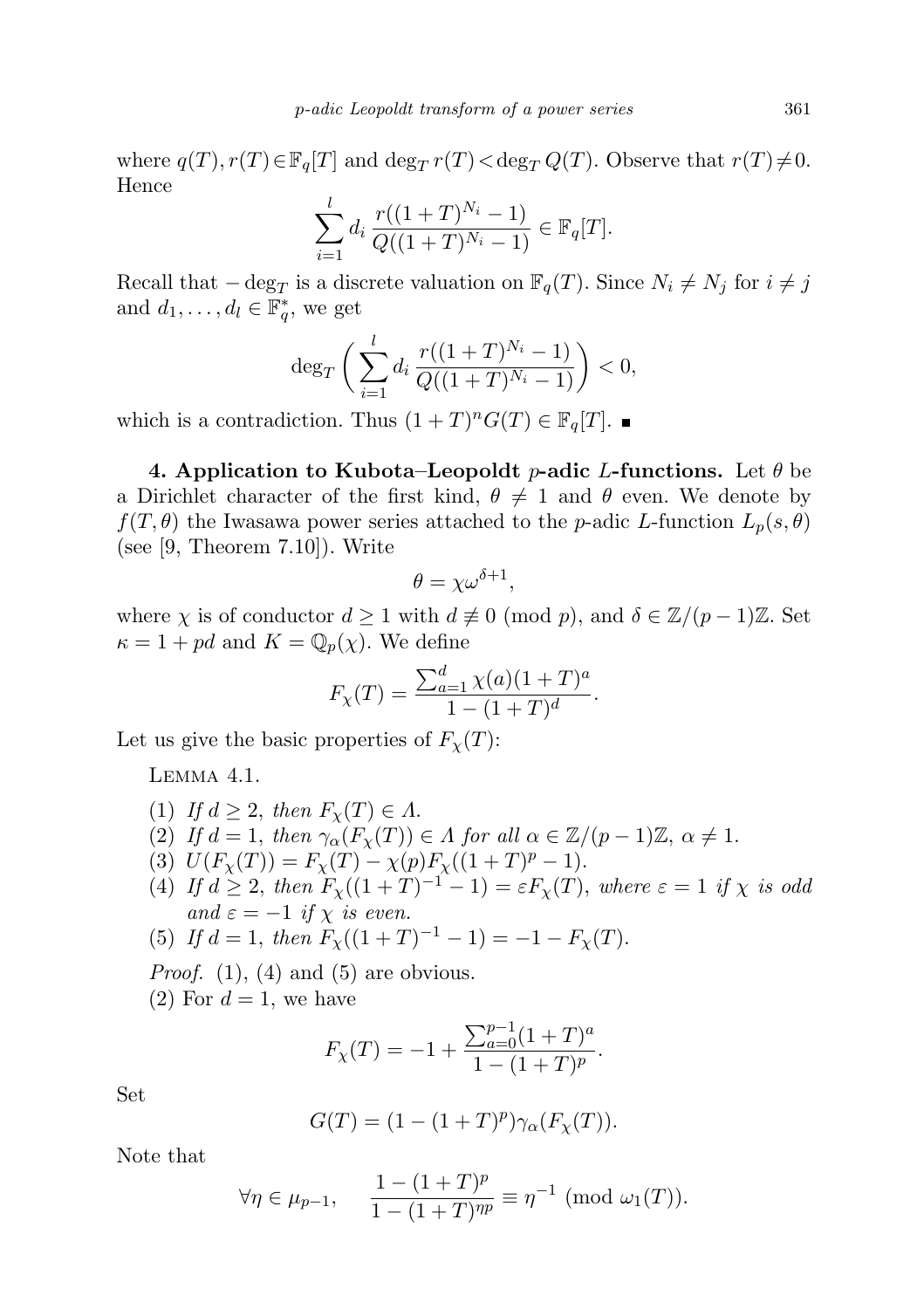Therefore

$$
(p-1)G(T) \equiv \sum_{\eta \in \mu_{p-1}} \eta^{\alpha-1} \sum_{a=0}^{p-1} (1+T)^{\eta a} \pmod{\omega_1(T)}.
$$

Thus

$$
(p-1)G(T) \equiv \sum_{\eta \in \mu_{p-1}} \eta^{\alpha-1} \sum_{b=0}^{p-1} (1+T)^b \pmod{\omega_1(T)}.
$$

Since  $\alpha \neq 1$ , we get  $G(T) \equiv 0 \pmod{\omega_1(T)}$ . Therefore  $\gamma_\alpha(F_\chi(T)) \in \Lambda$ . (3) For  $d=1$ , we have

$$
U(F_{\chi}(T)) = \frac{\sum_{a=1}^{p-1} (1+T)^a}{1 - (1+T)^p} = F_{\chi}(T) - F_{\chi}((1+T)^p - 1).
$$

Now, let  $d \geq 2$ . Set  $q_0 = pd$  and  $\kappa = 1 + pd$ . Note that

$$
F_{\chi}(T) = \frac{\sum_{a=1}^{q_0} \chi(a)(1+T)^a}{1 - (1+T)^{q_0}}.
$$

Therefore

$$
U(F_{\chi}(T)) = \frac{\sum_{a=1, a \not\equiv 0 \pmod{p}}^{q_0} \chi(a)(1+T)^a}{1 - (1+T)^{q_0}}.
$$

But

$$
F_{\chi}(T) - \chi(p)F_{\chi}((1+T)^p - 1)
$$
  
= 
$$
\frac{\sum_{a=1}^{q_0} \chi(a)(1+T)^a}{1 - (1+T)^{q_0}} - \chi(p) \frac{\sum_{a=1}^{d} \chi(a)(1+T)^{pa}}{1 - (1+T)^{q_0}},
$$

and the lemma follows easily.

LEMMA 4.2. Assume that  $d \geq 2$ . The denominator of  $F_{\chi}(T)$  is  $\phi_d(1+T)$ where  $\phi_d(X)$  is the dth cyclotomic polynomial, and the same is true for  $\overline{F_{\chi}(T)}$ .

*Proof.* Let  $\zeta \in \mu_d$ . If  $\zeta$  is not a primitive dth root of unity, then, by [9, Lemma 4.7], we have

$$
\sum_{a=1}^{d} \chi(a)\zeta^a = 0.
$$

Recall that

$$
F_{\chi}(T) = \frac{\sum_{a=1}^{d} \chi(a)(1+T)^{a}}{1 - (1+T)^{d}} \quad \text{and} \quad (1+T)^{d} - 1 = \prod_{n|d} \phi_n(1+T).
$$

Therefore the denominator of  $F_{\chi}(T)$  is  $\phi_d(1+T)$ .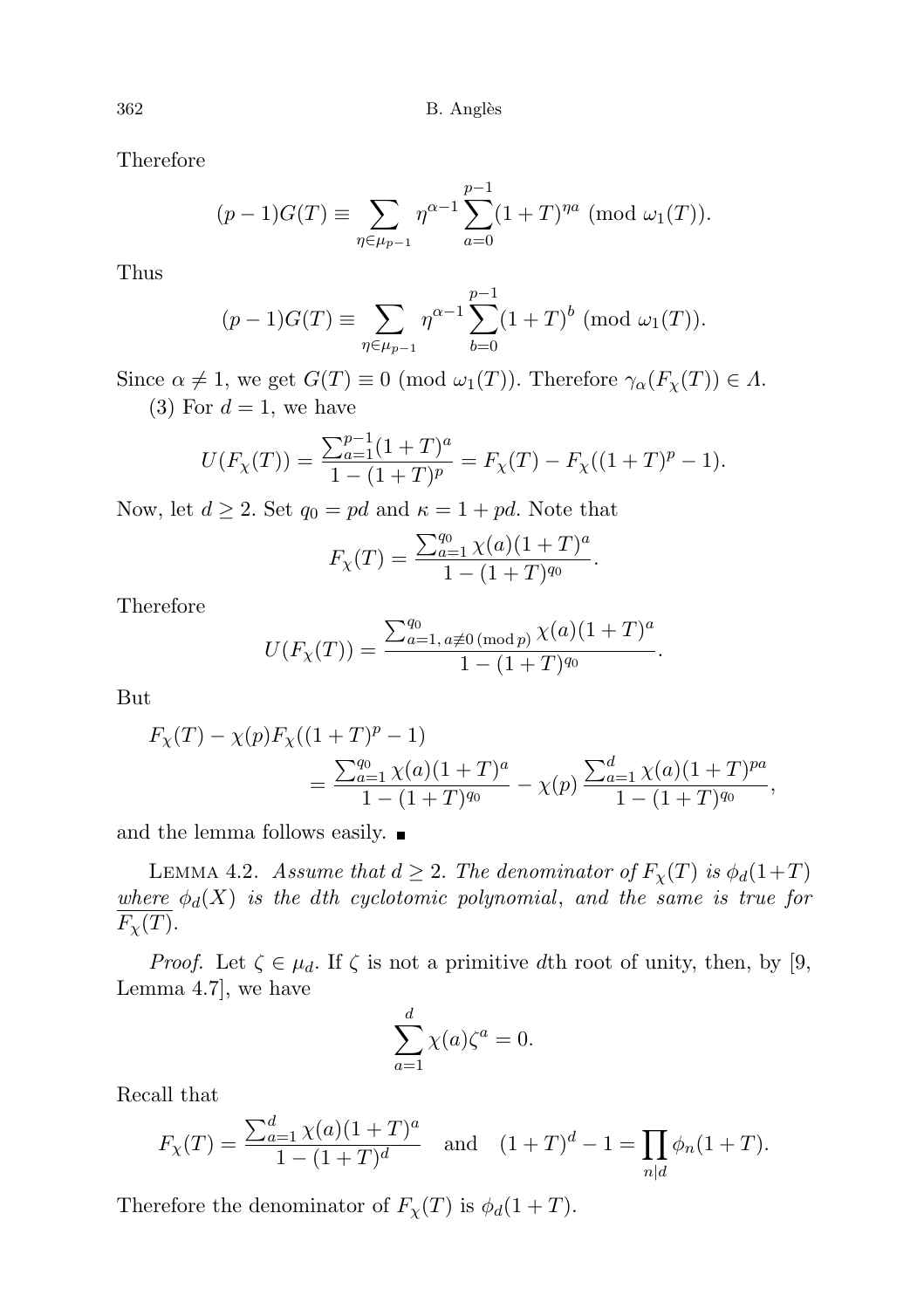If  $\zeta$  is a primitive dth root of unity, then, by [9, Lemma 4.8], we have

$$
\sum_{a=1}^{d} \chi(a)\zeta^{a} \not\equiv 0 \pmod{\widetilde{\pi}}
$$

for any prime  $\widetilde{\pi}$  of  $K(\mu_d)$ . Hence the denominator of  $\overline{F_\chi(T)}$  is  $\overline{\phi_d(1+T)}$ .

LEMMA 4.3. The derivative of  $\gamma_{-\delta}(F_\chi(T))$  is not a pseudo-polynomial modulo  $\pi$ .

*Proof.* We first handle the case  $d \geq 2$ . By (3) and (4) of Lemma 4.1, and Lemma 4.2, we get

$$
\forall n \geq 0, \quad (1+T)^n (\overline{U} \ \overline{F_\chi(T)} + (-1)^{\delta} \ \overline{U} \ \overline{F_\chi((1+T)^{-1}-1)}) \notin \mathbb{F}_q[T].
$$

Thus by Proposition 3.6,  $\overline{\gamma}_{-\delta} \overline{U}(F_{\chi}(T))$  is not a pseudo-polynomial. But observe that  $\overline{U} = D^{p-1}$ . Thus  $\overline{D} \overline{\gamma}_{-\delta}(\overline{F_{\chi}(T)})$  is not a pseudo-polynomial.

For  $d=1$ , set

$$
\widetilde{F_{\chi}(T)} = F_{\chi}(T) - 2F_{\chi}((1+T)^{2} - 1) = 1 - \frac{1}{2+T}
$$

Observe that:

• 
$$
F_{\chi}((1+T)^{-1}-1) = 1 - F_{\chi}(T),
$$
  
• 
$$
U(F_{\chi}(T)) = F_{\chi}(T) - F_{\chi}((1+T)^{p}-1).
$$

Therefore, as in the case  $d \geq 2$ ,  $\overline{\gamma_{-\delta}U}(\widetilde{F_{\chi}(T)})$  is not a pseudo-polynomial. Thus neither is  $\overline{\gamma}_{-\delta} \overline{U}(\overline{F_{\chi}(T)})$ , and one can conclude as in the case  $d \geq 2$ .

Lemma 4.4.

$$
\Gamma_{\delta} U \gamma_{-\delta}(F_{\chi}(T)) = f\bigg(\frac{1}{1+T} - 1, \theta\bigg).
$$

*Proof.* We consider the case  $d = 1$ ; the case  $d \geq 2$  is quite similar. Set  $T = e^Z - 1$ . We get

$$
\gamma_{-\delta}(F_{\chi}(T)) = \sum_{n \ge 0, n \equiv 1 + \delta \pmod{p-1}} \frac{B_n}{n!} Z^{n-1}.
$$

Thus, by [9, Theorem 5.11], we get

 $\forall k \in \mathbb{N}, k \equiv \delta \pmod{p-1}, \quad D^k \gamma_{\delta} U(F_{\chi})(0) = L_p(-k, \theta).$ 

But, by Proposition 2.5, for  $s \in \mathbb{Z}_p$  we have

$$
\Gamma_{\delta}\gamma_{-\delta}U(F_{\chi})(\kappa^s - 1) = \lim_{n} D^{k_n(s,\delta)}\gamma_{-\delta}U(F_{\chi})(0) = L_p(-s,\theta) = f(\kappa^{-s} - 1,\theta),
$$
  
and the lemma follows.

We can now prove our main result:

.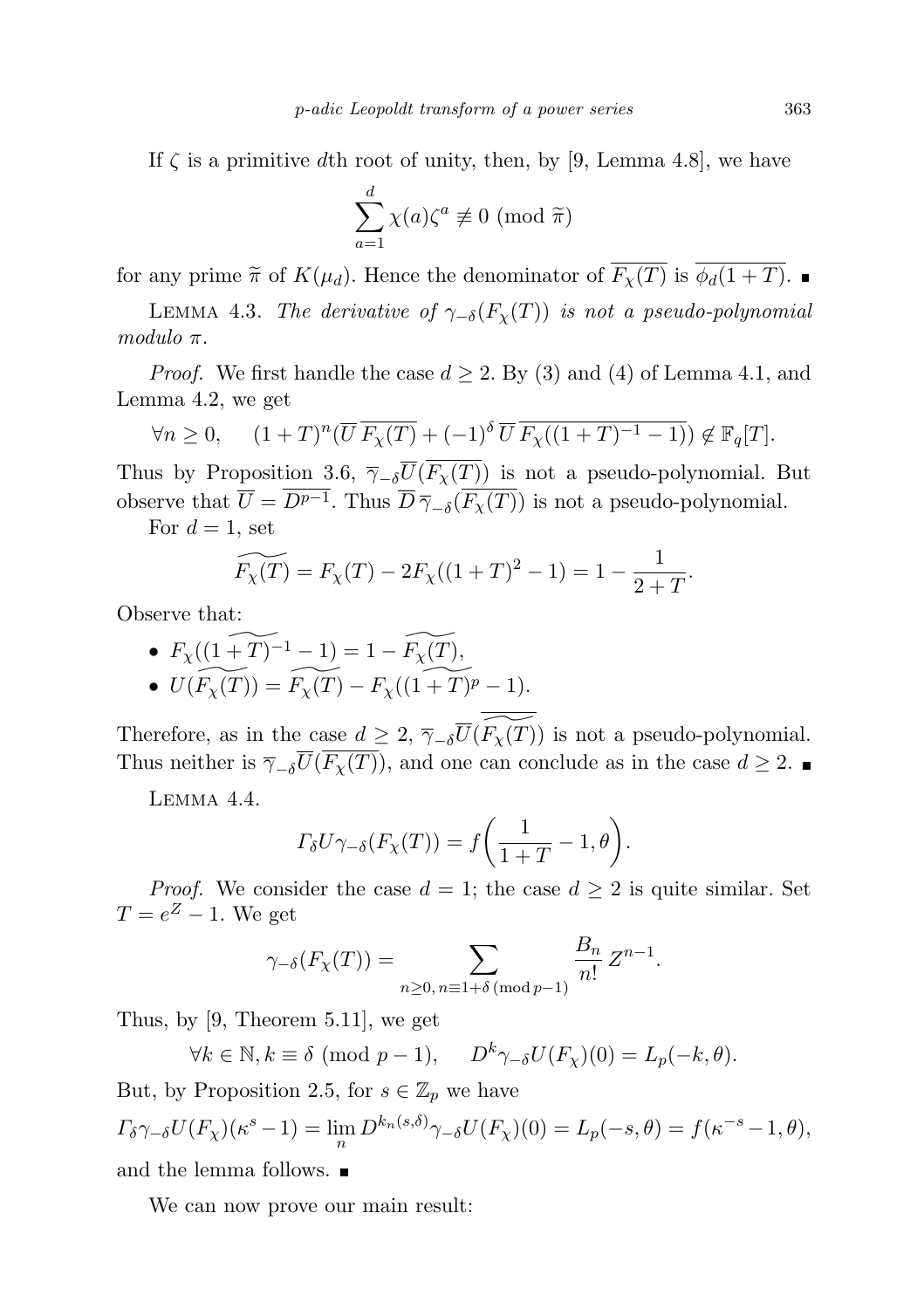THEOREM 4.5.

(1)  $\overline{f(T, \theta)}$  is not a pseudo-rational function.

(2)  $\lambda(f(T, \theta)) < \left(\frac{p-1}{2}\right)$  $\left(\frac{-1}{2}\phi(d)\right)^{\phi(p-1)},$  where  $\phi$  is Euler's totient function.

*Proof.* (1) Suppose that  $\overline{f(T,\theta)}$  is a pseudo-rational function. Then so are  $f(\frac{1}{1+T}-1,\theta)$  and  $\overline{\Gamma}_{\delta\overline{\gamma}_{-\delta}}\overline{U}(\overline{F_{\chi}(T)})$ . Recall that if  $d\geq 2$  then, by Proposition 3.2,  $\overline{\Gamma_{\delta}F_{\chi}(T)} = \overline{\Gamma_{\delta}\overline{\gamma}_{-\delta}\overline{U}(\overline{F_{\chi}(T)})}.$ 

We first deal with the case  $d \geq 2$ . By Theorem 3.7, there exists an integer  $n \geq 0$  such that

$$
(1+T)^n(\overline{U}(\overline{F_\chi(T)})+(-1)^{\delta}\overline{U}(\overline{F_\chi((1+T)^{-1}-1)})\in \mathbb{F}_q[T].
$$

This is a contradiction by Lemmas  $4.1(3)$ – $(4)$  and  $4.2$ .

For  $d = 1$ , we work with

$$
\widetilde{F_{\chi}(T)} = F_{\chi}(T) - 2F_{\chi}((1+T)^{2} - 1) = 1 - \frac{1}{2+T}.
$$

Then, by Proposition 3.2,  $\overline{\overline{F}_{\delta}\overline{\gamma}_{-\delta}\overline{U}(\overline{\widetilde{F_{\chi}(T)}})}$  is a pseudo-rational function. We get a contradiction as in the case  $d \geq 2$ .

(2) Our proof is inspired by a method introduced by S. Rosenberg ([6]). We first deal with the case  $d = 1$ . Note that we can assume that  $\lambda(f(T, \theta))$  $\geq$  1. Now, by Lemma 4.3,

$$
\mu(\gamma_{-\delta}(F_{\chi}(T)))=0.
$$

Furthermore,

$$
\gamma_{-\delta}(F_{\chi})(0) \equiv 0 \pmod{\pi}.
$$

Therefore, by Lemma 4.1(3),

$$
\lambda(\gamma_{-\delta}U(F_{\chi}(T))) = \lambda(\gamma_{-\delta}(F_{\chi}(T))).
$$

Hence we have to evaluate  $\lambda(\gamma_{-\delta}(F_\chi(T)))$ . Set  $F(T) = -1/T$ . Since  $\delta$  is odd, we have

$$
\gamma_{-\delta}(F_{\chi}(T)) = \gamma_{-\delta}(F(T)).
$$

Observe that  $F((1+T)^{-1}-1) = 1 - F(T)$ . Let  $S \subset \mu_{p-1}$  be a set of representatives of  $\mu_{p-1}/\{1,-1\}$ . We have

$$
(p-1)\gamma_{-\delta}(F(T)) = 2\sum_{\eta \in S} \eta^{-\delta} F((1+T)^{\eta}-1) - \sum_{\eta \in S} \eta^{-\delta}.
$$

Set

$$
G(T) = \left(\prod_{\eta \in S} ((1+T)^{\eta} - 1)\right) \gamma_{-\delta}(F(T)).
$$

Then:

•  $\mu(G(T)) = 0$ , •  $\lambda(G(T)) = (p-1)/2 + \lambda(\gamma_{-\delta}(F(T))).$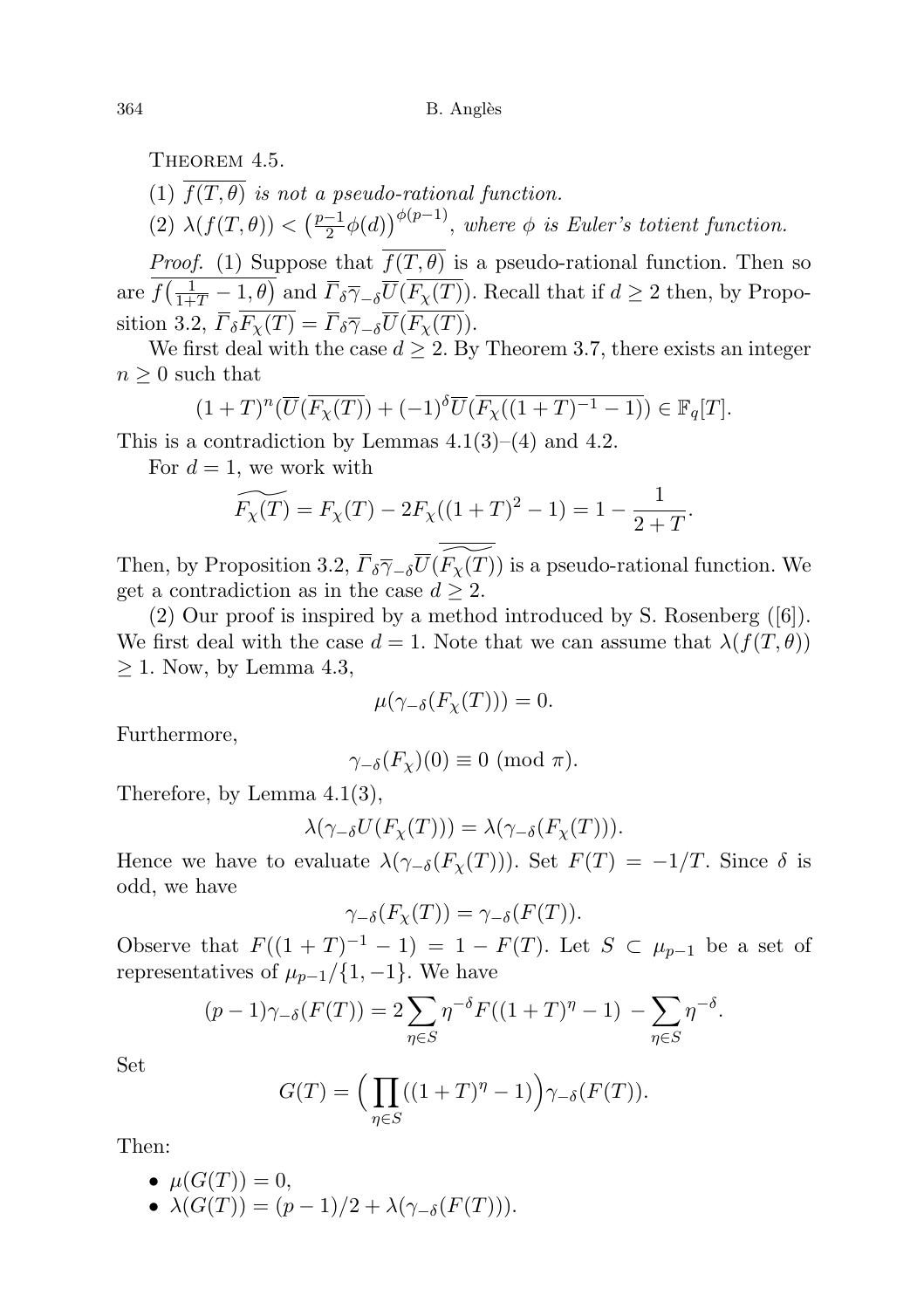For  $S' \subset S$ , set  $t(S') = \sum_{x \in S'} x$ . We can write

$$
G(T) = \sum_{S' \subset S} a_{S'} (1 + T)^{t(S')},
$$

0. mars

where  $a_{S'} \in O_K$ . Define

$$
N = \max\{v_p(t(S') - t(S'')) : S', S'' \subset S, t(S') \neq t(S'')\}.
$$

Observe that if  $t(S') \neq t(S'')$ , then

$$
p^{v_p(t(S') - t(S''))} \leq |N_{\mathbb{Q}(\mu_{p-1})/\mathbb{Q}}(t(S') - t(S''))|.
$$

Thus

$$
p^N < \left(\frac{p-1}{2}\right)^{\phi(p-1)}.
$$

But, by Lemma 2.2,  $\lambda(G(T)) < p^{N+1}$ . Thus, by Proposition 3.2, we get

$$
\lambda(f(T,\theta)) = \lambda\left(f\left(\frac{1}{1+T} - 1, \theta\right)\right) < p^N < \left(\frac{p-1}{2}\right)^{\phi(p-1)}
$$

Now, we consider the general case, i.e.  $d \geq 2$ . Again we can assume that  $\lambda(f(T, \theta)) \geq 1$ . Thus as in the case  $d = 1$ , we get

$$
\lambda(\gamma_{-\delta}U(F_{\chi}(T))) = \lambda(\gamma_{-\delta}(F_{\chi}(T))).
$$

Now, since  $d \geq 2$ , we have  $\deg_T F_\chi(T) < 0$ , and, by Lemma 4.2, we can write

$$
F_{\chi}(T) = \frac{\sum_{a=0}^{\phi(d)-1} r_a (1+T)^a}{\phi_d (1+T)},
$$

where  $r_a \in O_K$  for  $a \in \{0, \ldots, \phi(d)-1\}$ . Let again  $S \subset \mu_{p-1}$  be a set of representatives of  $\mu_{p-1}/\{1,-1\}$ . By Lemma 4.1,

$$
(p-1)\gamma_{-\delta}(F_{\chi}(T)) = 2\sum_{\eta \in S} \eta^{-\delta} F_{\chi}((1+T)^{\eta} - 1).
$$

Set

$$
G(T) = \left(\prod_{\eta \in S} \phi_d((1+T)^{\eta})\right) \gamma_{-\delta}(F_\chi(T)).
$$

We have

$$
G(T) = \sum_{a=0}^{\phi(d)-1} \sum_{\eta \in S} \sum_{S' \subset S \setminus \{\eta\}} \sum_{\underline{d}=(d_{\eta'})_{\eta' \in S'}, d_{\eta'} \in \{0, \dots, \phi(d)\}} b_{S',\underline{d}} (1+T)^{a\eta+\sum_{\eta' \in S'} d_{\eta'} \eta'},
$$

where  $b_{S',\underline{d}} \in O_K$ . Note that again  $\mu(G(T)) = 0$ , and  $\lambda(G(T)) =$  $\lambda(\gamma_{-\delta}(F_\chi(T)))$ . Now, for  $a, b \in \{0, \ldots, \phi(d)-1\}, \eta_1, \eta_2 \in S, S_1 \subset S \setminus \{\eta_1\},\$ and  $S_2 \subset S \setminus \{\eta_2\}$ , set

$$
V = a\eta_1 + \sum_{\eta \in S_1} d_{\eta} \eta - b\eta_2 - \sum_{\eta \in S_2} d'_{\eta} \eta,
$$

.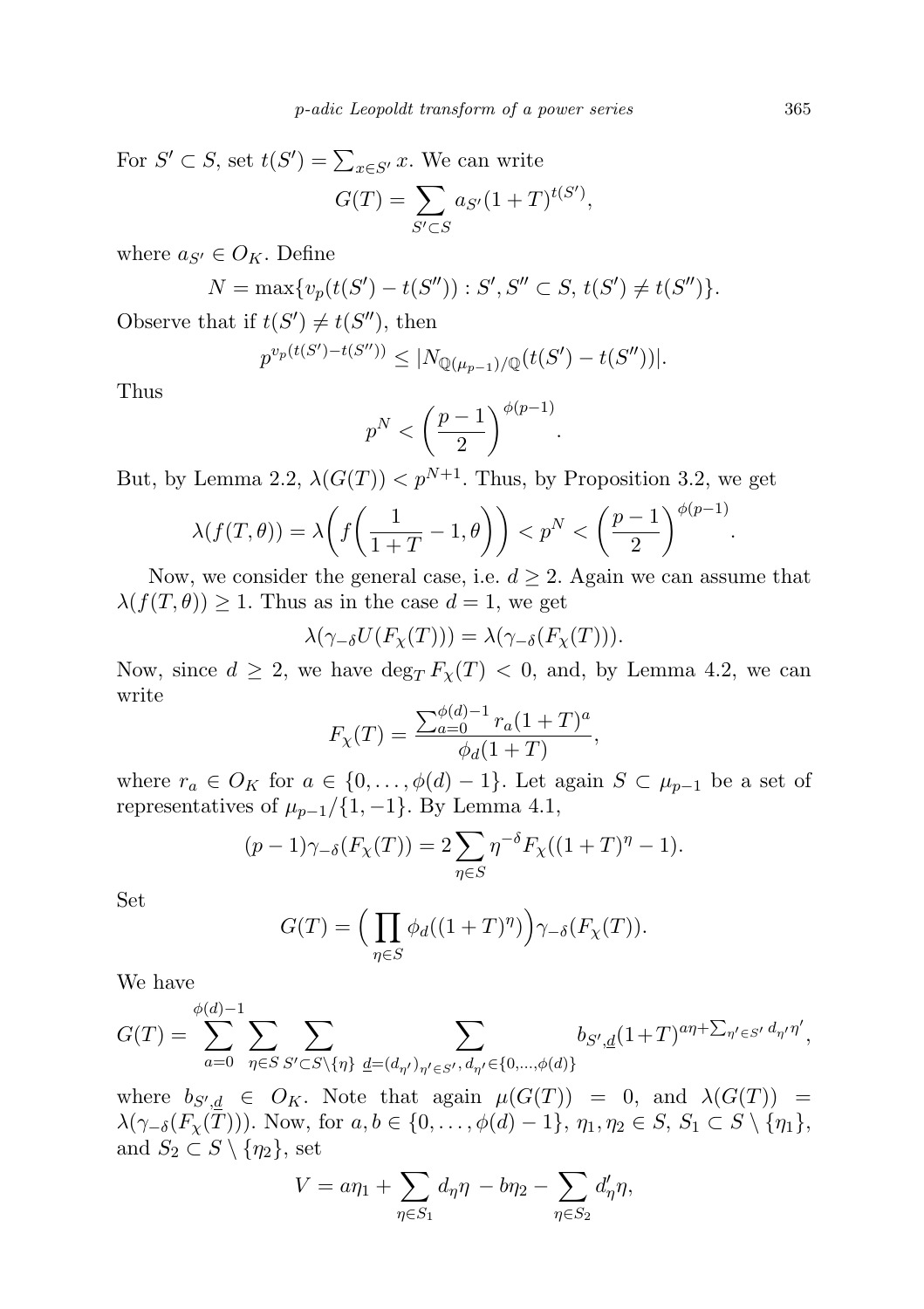where  $d_{\eta} \in \{0, \ldots, \phi(d)\}\$ for all  $\eta \in S_1$ , and  $d'_{\eta} \in \{0, \ldots, \phi(d)\}\$ for all  $\eta \in S_2$ .

If  $\eta_1 = \eta_2$  then we can write

$$
V = (a - b)\eta_1 + \sum_{\eta \in S'} u_{\eta} \eta,
$$

where  $|u_{\eta}| \in \{0, ..., \phi(d)\}\$  and  $|S'| \leq (p-3)/2$ .

If  $\eta_1 \neq \eta_2$ , we can write

$$
V = a'\eta_1 + b'\eta_2 + \sum_{\eta \in S'} u_{\eta}\eta,
$$

where  $|a'|, |b'|, |u_{\eta}| \in \{0, ..., \phi(d)\},\$  and  $|S'| \leq (p-5)/2$ . Therefore, if  $V \neq 0$ , we get

$$
p^{v_p(V)} < \left(\frac{p-1}{2} \phi(d)\right)^{\phi(p-1)}
$$

.

.

Now, we can conclude as in the case  $d = 1$ .

Let E be a number field and let  $E_{\infty}/E$  be the cyclotomic  $\mathbb{Z}_p$ -extension. For  $n \geq 0$ , let  $A_n$  be the p-Sylow subgroup of the ideal class group of the nth layer in  $E_{\infty}/E$ . Then, by [9, Theorem 13.13], there exist  $\mu_p(E) \in \mathbb{N}$ ,  $\lambda_p(E) \in \mathbb{N}$  and  $\nu_p(E) \in \mathbb{Z}$  such that for all sufficiently large n,

$$
|A_n| = p^{\mu_p(E)p^n + \lambda_p(E)n + \nu_p(E)}.
$$

Recall that it is conjectured that  $\mu_p(E) = 0$ ; this has been proved by B. Ferrero and L. Washington  $(3)$  if E is an abelian number field.

COROLLARY 4.6. Let  $F$  be an abelian number field of conductor N. Write  $N = p<sup>m</sup>d$ , where  $m \in \mathbb{N}$  and  $d \geq 1$ ,  $d \not\equiv 0 \pmod{p}$ . Then

$$
\lambda_p(F) < 2\left(\frac{p-1}{2}\,\phi(d)\right)^{\phi(p-1)+1}
$$

*Proof.* Set  $q_n = p^{n+1}d$  for  $n \geq 0$ . Then  $F \subset \mathbb{Q}(\mu_{q_m})$ . It is not difficult to deduce that (see the arguments in the proof of Theorem 7.15 in [9])

$$
\lambda_p(F) \leq \lambda_p(\mathbb{Q}(\mu_{q_m})).
$$

But  $\lambda_p(\mathbb{Q}(\mu_{q_m})) = \lambda_p(\mathbb{Q}(\mu_{q_0}))$ , and, by [9, Proposition 13.32 and Theorem 7.13],

$$
\lambda_p(\mathbb{Q}(\mu_{q_0})) \le 2 \sum_{\theta \text{ even, } \theta \neq 1, f_{\theta} | q_0} \lambda(f(T, \theta)).
$$

It remains to apply Theorem 4.5.  $\blacksquare$ 

Note that the bound of the last corollary is certainly far from being sharp even in the case  $p = 3$  (see [4]).